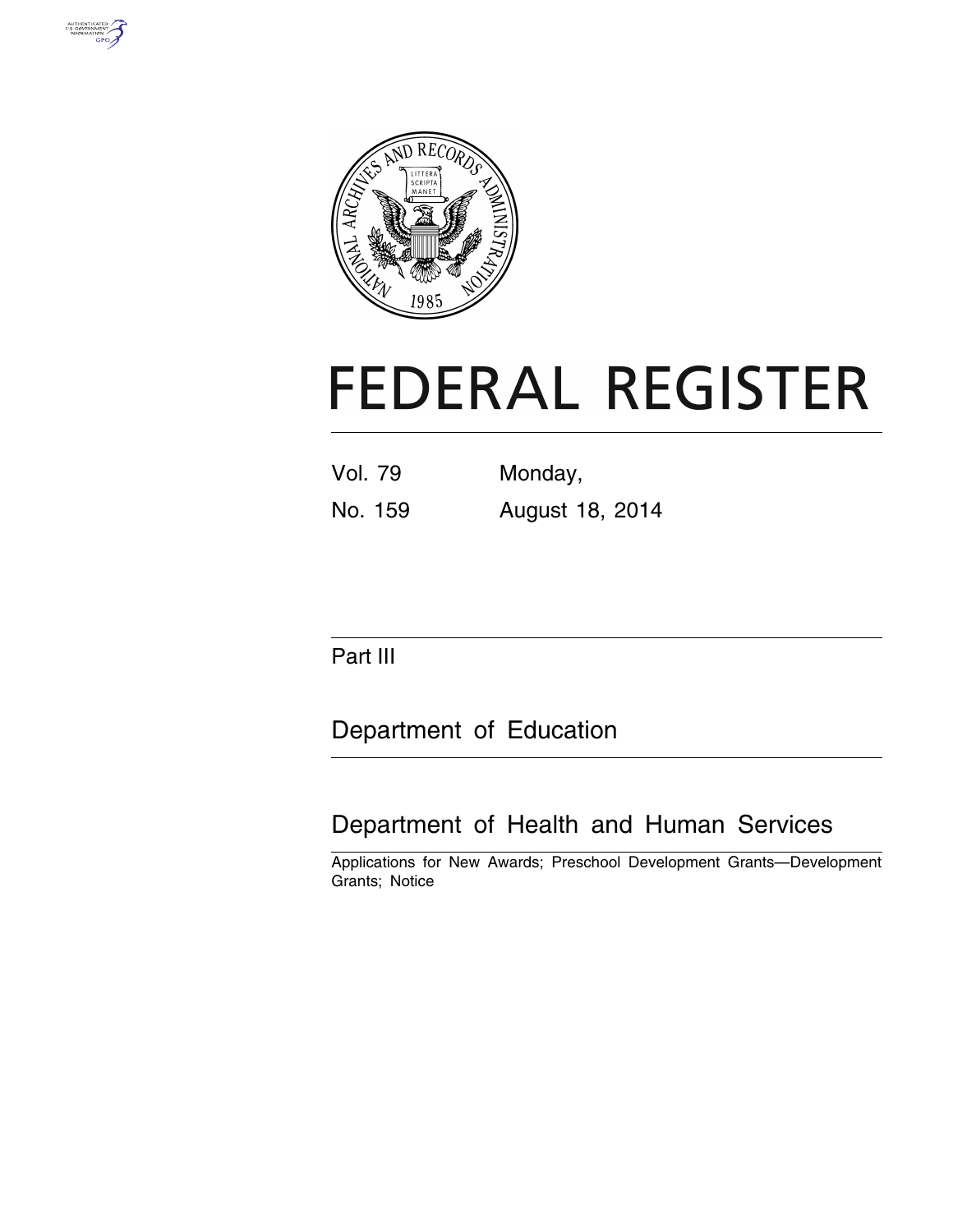# **DEPARTMENT OF EDUCATION**

# **DEPARTMENT OF HEALTH AND HUMAN SERVICES**

# **Applications for New Awards; Preschool Development Grants— Development Grants**

**AGENCY:** Department of Education and Department of Health and Human Services.

# **ACTION:** Notice.

*Overview Information:*  Preschool Development Grants— Development Grants

Notice inviting applications for new awards for fiscal year (FY) 2014.

Catalog of Federal Domestic Assistance (CFDA) Number: 84.419A.

**DATES:** *Applications Available:* August 18, 2014.

*Deadline for Notice of Intent to Apply:*  September 11, 2014.

**Note:** Submission of a notice of intent to apply is optional.

*Deadline for Transmittal of Applications:* October 14, 2014.

# **Full Text of Announcement**

## **I. Funding Opportunity Description**

*Purpose of Program:* The purpose of the Preschool Development Grants program, which is jointly administered by the Departments of Education and Health and Human Services (Departments), is to support State and local efforts to build, develop, and expand High-Quality Preschool Programs<sup>1</sup> so that more children from low- and moderate-income families enter kindergarten ready to succeed in school and in life. All States, the District of Columbia, and Puerto Rico are eligible to apply for either a Preschool Development Grants—Development Grant or a Preschool Development Grants—Expansion Grant.

Preschool Development Grants— Development Grants will support States with either small or no State Preschool Programs. These grants will be awarded to States to develop or enhance preschool program infrastructure and capacity to deliver High-Quality Preschool Programs. These States will be expected to implement and sustain High-Quality Preschool Programs to reach and serve additional Eligible Children in one or more High-Need Communities. The States eligible to apply for a Preschool Development Grants—Development Grant are Alabama, Alaska, Arizona, Hawaii,

1 Defined terms are used throughout the notice and are indicated by capitalization.

Idaho, Indiana, Mississippi, Missouri, Montana, Nevada, New Hampshire, North Dakota, Puerto Rico, South Dakota, Utah, and Wyoming.

Preschool Development Grants— Expansion Grants will support States that have robust State Preschool Programs or that have been awarded a Race to the Top—Early Learning Challenge grant. These grants will be awarded to States to implement and sustain High-Quality Preschool Programs that reach and serve additional Eligible Children in two or more High-Need Communities. States will also be able to use a portion of their funds to make preschool program infrastructure and quality improvements needed to deliver High-Quality Preschool Programs. The States eligible to apply for a Preschool Development Grants—Expansion Grant are Arkansas, California, Colorado, Connecticut, Delaware, District of Columbia, Florida, Georgia, Illinois, Iowa, Kansas, Kentucky, Louisiana, Maine, Maryland, Massachusetts, Michigan, Minnesota, Nebraska, New Jersey, New Mexico, New York, North Carolina, Ohio, Oklahoma, Oregon, Pennsylvania, Rhode Island, South Carolina, Tennessee, Texas, Vermont, Virginia, Washington, West Virginia, and Wisconsin.

*Background and Program Overview: Preschool Development Grants— Development Grants* 

Strong and consistent evidence demonstrates that participation in highquality early learning programs can lead to both short- and long-term positive outcomes for all children, but especially children from low-income families.2 Research has shown the multiple benefits of attending preschool programs that are of high-quality, including increased school readiness, lower rates of grade retention and special education placements, improved high school graduation rates, reduced interaction with law enforcement, and higher rates of college attendance and completion.3

We also know that children from lowincome families, on average, start

kindergarten 12 to 14 months behind their peers in pre-reading and language skills.4 Results from the ''Early Childhood Longitudinal Study, Kindergarten Class of 2010-11," indicate that children's performance in reading and math were lowest for kindergartners in households with incomes below the Federal Poverty Line and highest for those in households with incomes at or above 200 percent of the Federal Poverty Line.<sup>5</sup> Increasing access to High-Quality Preschool Programs, particularly for at-risk children from low-income families, can help close, or even prevent, these achievement gaps prior to kindergarten entry.

The Consolidated Appropriations Act, 2014 (Pub. L. 113–76) provided \$250 million for competitive grants to States for improving early childhood care and education, and help States develop, enhance, and expand preschool programs that are of high-quality. Of this amount, the Departments expect to dedicate approximately \$80 million to Preschool Development Grants— Development Grants and \$160 million to Preschool Development Grants— Expansion Grants. As explained more fully elsewhere in the notice, we are waiving notice-and-comment rulemaking for these competitions to ensure timely awards. However, the Departments welcomed comments from the public on the priorities, requirements, definitions, and selection criteria for this funding opportunity through a dedicated Web site and a public hearing. In all, the Departments received over 600 individual comments to consider as we drafted this notice to be consistent with the language in the Consolidated Appropriations Act, 2014, and accompanying report.6

In this notice, we announce the priorities, requirements, definitions, and selection criteria that the Departments will use in the FY 2014 Preschool Development Grants—Development Grants competition. We announce the priorities, requirements, definitions, and

5Mulligan, G.M., Hastedt, S., and McCarroll, J.C. (July, 2012). First-Time Kindergartners in 2010–11: First Findings From the Kindergarten Rounds of the Early Childhood Longitudinal Study, Kindergarten Class of 2010–11 (ECLS–K:2011) (NCES 2012–049). U.S. Department of Education. Washington, DC: National Center for Education Statistics. Available at: *[http://nces.ed.gov/pubsearch/.](http://nces.ed.gov/pubsearch/)* 

6*[http://www2.ed.gov/programs/preschool](http://www2.ed.gov/programs/preschooldevelopmentgrants/resources.html) [developmentgrants/resources.html](http://www2.ed.gov/programs/preschooldevelopmentgrants/resources.html)*.

<sup>2</sup> Yoshikawa, H., Weiland, C., Brooks-Gunn, J., Burchinal, M., Espinosa, L., Gormley, W., Ludwig, J.O., Magnuson, K.A., Phillips, D.A., & Zaslow, M.J. (2013). Investing in Our Future: The Evidence Base on Preschool Education. New York: Foundation for Child Development and Ann Arbor, MI: Society for Research in Child Development. Available at: *[http://fcd-us.org/sites/default/files/Evidence%20](http://fcd-us.org/sites/default/files/Evidence%20Base%20on%20Preschool%20Education%20FINAL.pdf) [Base%20on%20Preschool%20Education%20](http://fcd-us.org/sites/default/files/Evidence%20Base%20on%20Preschool%20Education%20FINAL.pdf) [FINAL.pdf.](http://fcd-us.org/sites/default/files/Evidence%20Base%20on%20Preschool%20Education%20FINAL.pdf)* 

<sup>3</sup>Barnett, W.S. (2008). Preschool Education and Its Lasting Effects: Research and Policy Implications. Boulder and Tempe: Education and the Public Interest Center & Education Policy Research Unit. Available at: *[http://nieer.org/](http://nieer.org/resources/research/PreschoolLastingEffects.pdf) [resources/research/PreschoolLastingEffects.pdf.](http://nieer.org/resources/research/PreschoolLastingEffects.pdf)* 

<sup>4</sup>Committee on Integrating the Science of Early Childhood Development (2000). From Neurons to Neighborhoods: The Science of Early Childhood Development. Jack P. Shonkoff and Deborah A. Phillips, eds. Board on Children, Youth, and Families, Commission on Behavioral and Social Sciences and Education. Washington, DC: National Academy Press.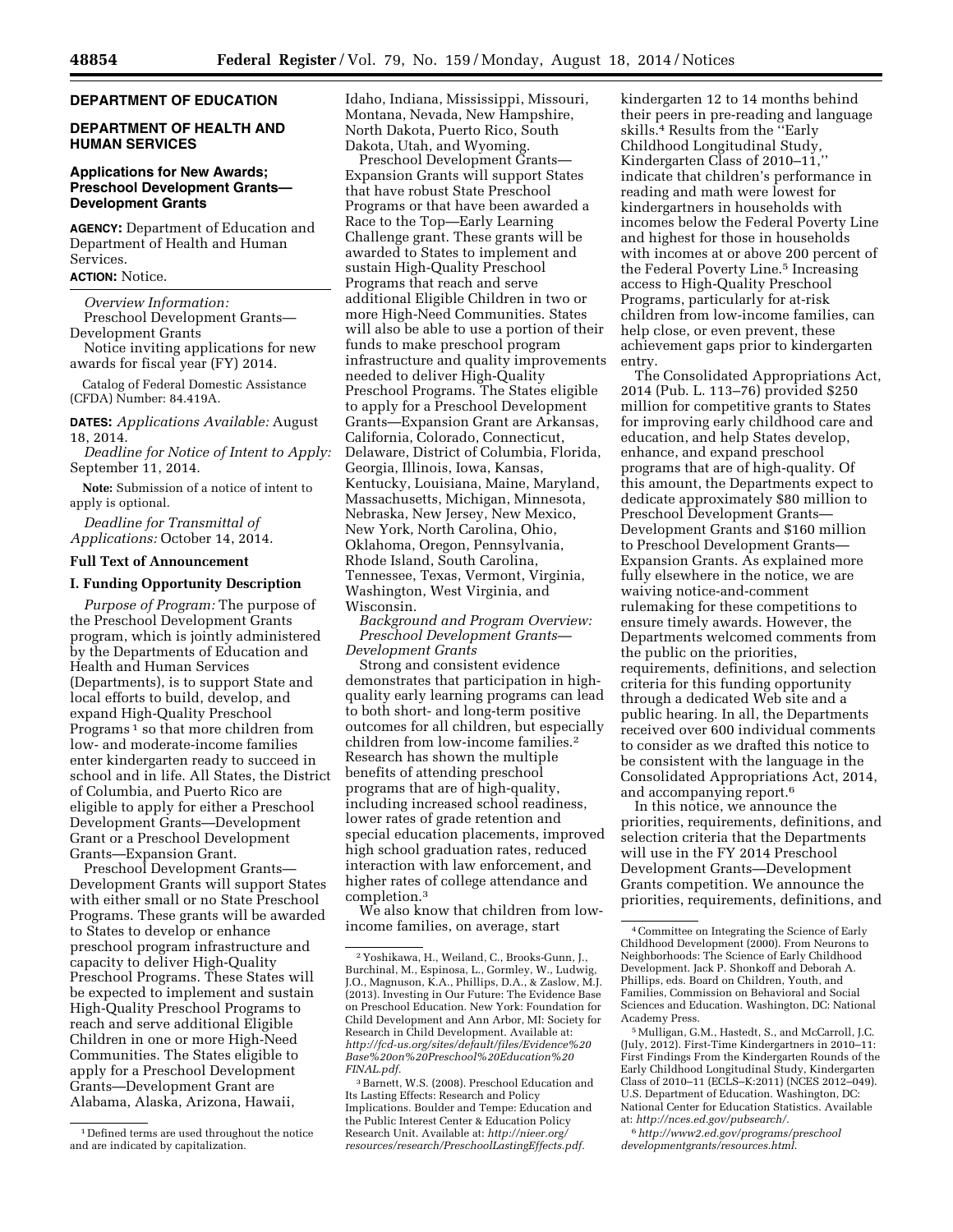selection criteria that we will use in the FY 2014 Preschool Development Grants—Expansion Grants competition in a separate notice inviting applications published elsewhere in this issue of the **Federal Register**.

The Departments will make Preschool Development Grants—Development Grants on a competitive basis to States to (1) develop or enhance preschool program infrastructure and capacity to deliver High-Quality Preschool Programs; and (2) implement and sustain High-Quality Preschool Programs that reach and serve additional Eligible Children in one or more High-Need Communities. For Preschool Development Grants— Development Grants, States may allocate up to 35 percent of the total Federal funds over the grant period for State-level infrastructure. The remainder of the Federal funds must be subgranted to Early Learning Providers in one or more High-Need Communities.

We intend High-Quality Preschool Programs to be delivered through a mixed-delivery system of providers that includes schools, licensed child care centers, Head Start programs, and community-based organizations. Preschool programs funded by the Preschool Development Grants program must meet program quality standards, including, at a minimum, the elements outlined in the definition of a ''High-Quality Preschool Program,'' such as high staff qualifications, low child-staff ratios and small class sizes, a Full-Day program, and Comprehensive Services for children. Though encouraged, other preschool programs within the State will not be required to meet these same criteria.

A State's application must include an ambitious and achievable plan covering a project period of up to four years. Depending on the availability of funds, the Departments will make continuation awards for years two, three, and four of the project period. The State's ambitious and achievable plan must describe, among other things, how the State will expand access to High-Quality Preschool Programs to children at or below 200 percent of the Federal Poverty Line; the applicant's strategy for ensuring the creation of new State Preschool Program slots and, as appropriate, the improvement of existing State Preschool Program slots as described in Selection Criterion (D)(4)(b); the reasons for selecting each High-Need Community; a system for monitoring programs for continuous improvement; how Local Educational Agencies and other Early Learning Providers will establish and maintain strong partnerships; how High-Quality

Preschool Programs supported under this grant will be aligned with programs and systems that serve children from birth through third grade; and how the State will maintain High-Quality Preschool Programs for children after the grant period.

*Priorities:* We are establishing these priorities for the FY 2014 grant competition and any subsequent year in which we make awards from the list of unfunded applicants from this competition. These priorities are established in accordance with section 437(d)(1) of the General Education Provisions Act (GEPA), 20 U.S.C. 1232(d)(1).

*Absolute Priority:* This priority is an absolute priority. Under 34 CFR 75.105(c)(3) we consider only applications that meet this priority. This priority is:

*Absolute Priority 1: Building Capacity to Deliver, and Increasing Access to, High-Quality Preschool Programs.* To meet this priority, the State must demonstrate in its application how it will build capacity to deliver, and increase access to, High-Quality Preschool Programs for Eligible Children by having an ambitious and achievable plan to—

(1) Begin serving Eligible Children no later than year two of the grant period;

(2) Subgrant at least 65 percent of its Federal grant funds received over the grant period to one or more Subgrantees to implement and sustain voluntary, High-Quality Preschool Programs for Eligible Children in one or more High-Need Communities in the State; and

(3) Use no more than 35 percent of its Federal grant funds received over the grant period to develop or enhance State Preschool Program infrastructure and make quality improvements at the State level, such as those described in selection criterion (C)(1), and build the capacity to deliver High-Quality Preschool Programs.

*Competitive Preference Priorities:*  These priorities are competitive preference priorities. Under 34 CFR  $75.105(c)(2)(i)$  we award up to an additional 10 points to an application that meets Competitive Preference Priority 1 and up to an additional 10 points for an application that meets Competitive Preference Priority 2, depending on how well the application meets these competitive preference priorities. We also award an additional 10 points for an application that meets Competitive Preference Priority 3. An application can receive a maximum of 30 competitive preference priority points.

These priorities are:

*Competitive Preference Priority 1: Contributing Matching Funds (up to 10 points)*.

*Background:* An applicant is not required to contribute non-Federal matching funds to support its ambitious and achievable plan. However, we will give competitive preference to applicants who address this priority and will award more points to applicants that commit to a larger matching contribution. Successful applicants that do not obtain or expend the matching funds they committed to in their applications may be subject to enforcement proceedings, including withholding of funds or denial of a continuation award.

*Priority:* To receive a competitive preference under this priority, the State must describe and submit appropriate evidence of a credible plan for obtaining and using non-Federal matching funds to support the implementation of its ambitious and achievable plan during the grant period. Matching funds may be comprised of State, local, and philanthropic funds and may also include increased State funding appropriated beginning in the State fiscal year prior to the first year of the grant period. Points will be awarded based on the following scale if the plan is determined to be credible:

| Percentage non-Federal<br>match of the State's four-<br>year total award   | Competitive<br>preference<br>points |
|----------------------------------------------------------------------------|-------------------------------------|
| 50% or more<br>40–49% …………………………<br>30–39% ……………………………<br>20–29%<br>10–19% | 6                                   |
|                                                                            |                                     |

*Competitive Preference Priority 2: Supporting a Continuum of Early Learning and Development (up to 10 points)*.

*Background:* The integration of High-Quality Preschool Programs within a broader continuum of comprehensive high-quality supports and services helps to create smooth transitions for children and families to ensure continuous and consistent high-quality early learning opportunities critical to children's success. Transition services play a vital role, particularly in the transitions from infant and toddler services to preschool services, and services under part C of the Individuals with Disabilities Education Act (IDEA) (20 U.S.C. 1400 et seq.) to services under section 619 of part B of IDEA. States can support children and families through crosssector partnerships and by leveraging resources from existing State and local agencies that provide early childhood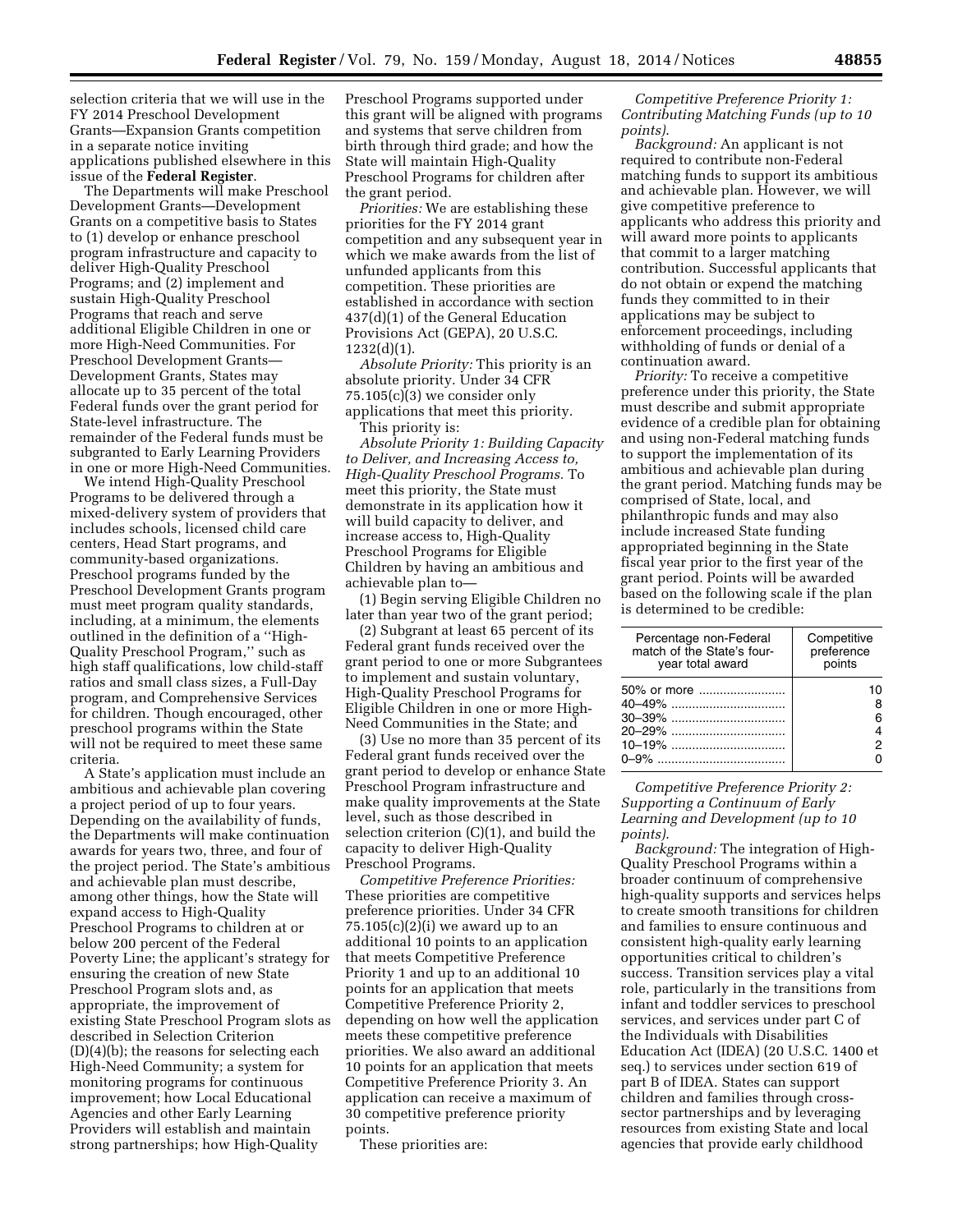services, including part C and section 619 of part B of IDEA, Early Head Start and Head Start, home visiting, child care, preschool programs, family supports (e.g., those that strengthen and stabilize families) and engagement resources, adult education, and housing, health, and mental health services.

*Priority:* To receive a competitive preference under this priority, the State must describe an ambitious and achievable plan that addresses the creation of a more seamless progression of supports and interventions from birth through third grade, such as highquality infant and toddler care, home visitation, Full-Day kindergarten, and before- and after-care services for, at a minimum, a defined cohort of Eligible Children and their families within each High-Need Community served by each Subgrantee.

*Competitive Preference Priority 3: Creating New High-Quality State Preschool Program Slots (0 or 10 points)*.

*Background:* Many States have taken note of the short- and long-term benefits of early education and have launched efforts to expand the availability of State Preschool Programs. As of 2013, 40 States and the District of Columbia have at least one State Preschool Program in place.7 Nevertheless, only about 28 percent of America's four-year-olds were enrolled in a State Preschool Program in the 2012–2013 school year.8 The high costs of private preschool programs and the lack of State Preschool Programs narrow options for families, and especially so for low-income families. In 2011, four-year-olds under 200 percent of poverty were 16 percentage-points less likely than their higher-income peers (above 200 percent) to attend any preschool program, whether public or private.<sup>9</sup>

*Priority:* To receive a competitive preference under this priority, the State must demonstrate how it will use at least 50 percent of its Federal grant award to create new State Preschool Program slots that will increase the overall number of new slots in State Preschool Programs that meet the definition of High-Quality Preschool Programs.

8 Ibid.

*Application Requirements:* The following requirements apply to all applications submitted under this competition:

(a) The State's application must be signed by the Governor or an authorized representative and an authorized representative from the Lead Agency.

(b) The application must include a letter of support from an operational State Advisory Council on Early Childhood Education and Care that meets the requirements described in section 642B(b) of the Head Start Act (42 U.S.C. 9837(b)) and in paragraph (l) of the Program Requirements. If the State does not have an operational State Advisory Council, the application must include a letter of support from a similar State council on early childhood education and care established by the State's legislature or assigned the duties of the State Advisory Council on Early Childhood Education and Care by the State's Governor that meets the requirements described in section 642B(b) of the Head Start Act (42 U.S.C. 9837(b)) and in paragraph (l) of the Program Requirements. The letter must describe the council's level of support and, if applicable, participation in the grant.

(c) The State must include a budget narrative that details how it will use Federal grant funds awarded under this competition, and, if applicable, funds from other Federal, State, private, and local sources, to achieve—

(1) The goals outlined in its ambitious and achievable plan; and

(2) Its ambitious and achievable targets for increasing the number and percentage of Eligible Children who are enrolled in High-Quality Preschool Programs through, as applicable, newly created and improved State Preschool Program slots as described in selection criterion (D)(4)(b).

(d) The State must complete the Excel spreadsheets that are provided on the Preschool Development Grants Web site at *[www.ed.gov/programs/](http://www.ed.gov/programs/preschooldevelopmentgrants) [preschooldevelopmentgrants](http://www.ed.gov/programs/preschooldevelopmentgrants)* and upload to the Other Attachments Form in Grants.gov as explained in Part 5 of the application.

(e) The State must provide, for each selection criterion or priority in this notice that solicits an ambitious and achievable plan, a description of the following elements, at a minimum—

(1) The key goals of the plan;

(2) The key activities to be undertaken; the rationale for the activities; and, if applicable, where in the State the activities will be initially implemented, and where and how they will be scaled up over time;

(3) A realistic timeline, including key milestones, for implementing each key activity;

(4) The party or parties responsible for implementing each activity and other key personnel assigned to each activity;

(5) Appropriate financial resources to support successful implementation and sustainment of the plan;

(6) The information requested as supporting evidence, if any, together with any additional information the State believes will be helpful to peer reviewers in judging the credibility of the plan;

(7) The information requested in the performance measures, where applicable; and

(8) How the State will address the needs of Eligible Children, including those who may be in need of additional supports, such as children who have disabilities or developmental delays; who are English learners; who reside on ''Indian lands'' as that term is defined by section 8013(7) of the Elementary and Secondary Education Act of 1965, as amended (20 U.S.C. 6301 et seq.) (ESEA); who are migrant; who are ''homeless,'' as defined in subtitle VII– B of the McKinney-Vento Homeless Assistance Act (42 U.S.C. § 11434a(2)) (McKinney-Vento Act); whose families are involved in the child welfare system; who reside in rural areas; who are from military families; and other children as identified by the State, if applicable.

*Program Requirements:* States and each Subgrantee that receive funds under this grant program must meet the following requirements for, at a minimum, the duration of the grant period:

(a) The State must continue to participate in—

(1) The programs authorized by part C and section 619 of part B of IDEA;

(2) The Child Care and Development Fund (CCDF) program (pursuant to the Child Care and Development Block Grant Act (42 U.S.C. 9858 et seq.));

(3) The program authorized under section 418 of the Social Security Act (42 U.S.C. 618);

(4) The Maternal, Infant, and Early Childhood Home Visiting program (section 511 of title V of the Social Security Act, as amended by section 2951 of the Affordable Care Act of 2010 (Pub. L. 111–148)); and

(5) Subtitle VII–B of the McKinney-Vento Act.

(b) The State and each Subgrantee must use funds made available under this grant to supplement, not supplant, any Federal, State, or local funds (e.g., IDEA, title I, Head Start, CCDF, and any matching funds included as part of

<sup>7</sup>Based on current data from: Barnett, W.S., Carolan, M.E, Squires, J.H., and Clarke-Brown, K. (May 2014). State of Preschool 2013: First Look (NCES 2014–078). U.S. Department of Education. Washington, DC: National Center for Education Statistics. Available at: *[http://nces.ed.gov/](http://nces.ed.gov/pubsearch) [pubsearch.](http://nces.ed.gov/pubsearch)* 

<sup>9</sup>U.S. Department of Health and Human Services ASPE tabulations from the Current Population Survey, available at: *[http://aspe.hhs.gov/hsp/14/](http://aspe.hhs.gov/hsp/14/EarlyCareEducation/rb_ece.cfm#_Toc373832432) [EarlyCareEducation/rb](http://aspe.hhs.gov/hsp/14/EarlyCareEducation/rb_ece.cfm#_Toc373832432)*\_*ece.cfm#*\_*Toc373832432*.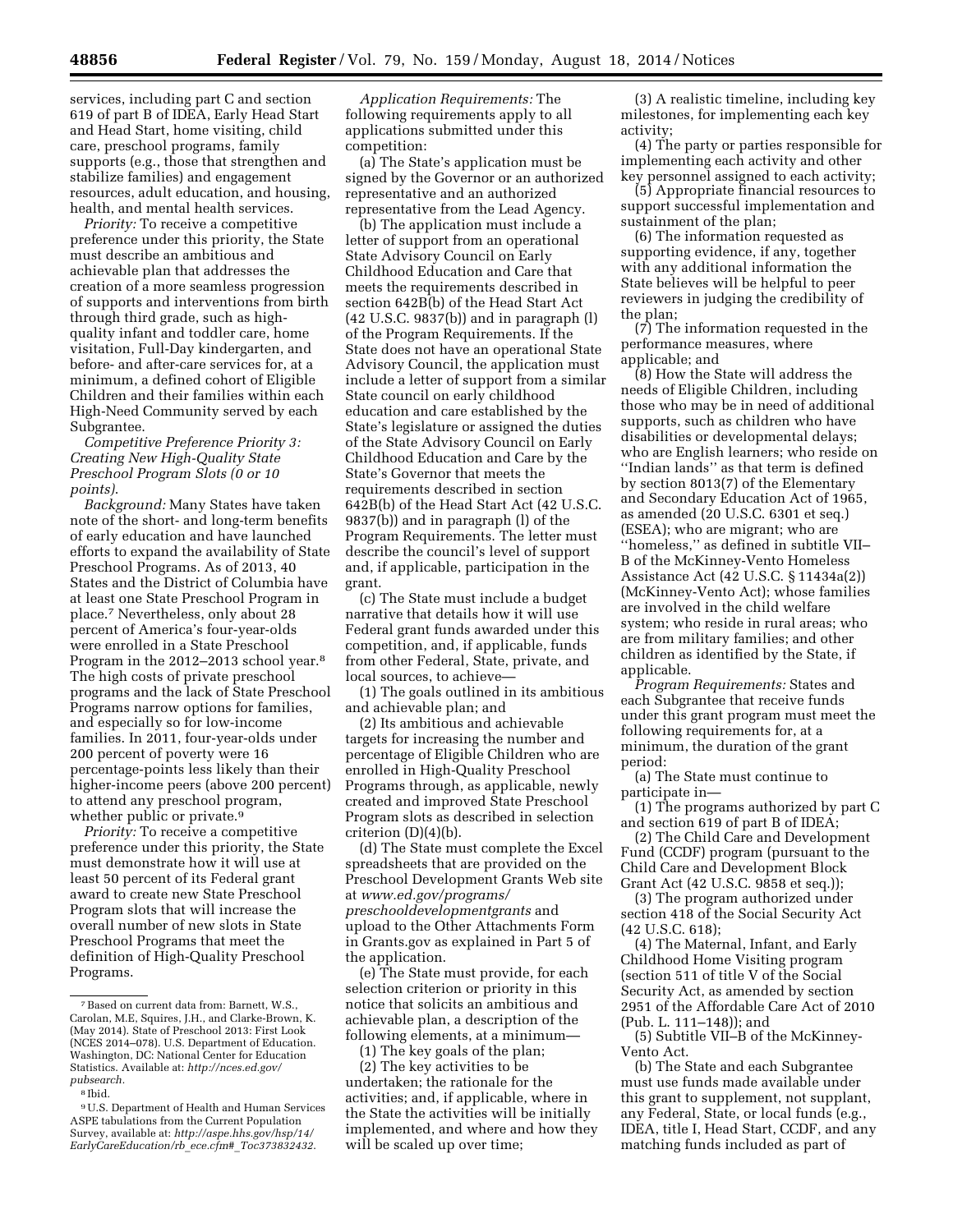Competitive Preference Priority 2) that, in the absence of the funds awarded under this grant, would be available for improving the quality of State Preschool Programs and increasing access to High-Quality Preschool Programs.

(c) The State must participate in grantee technical assistance activities facilitated by ED or HHS, individually or in collaboration with other State grantees, to share effective program practices and solutions and collaboratively solve problems, and must set aside a minimum of \$25,000 annually from its grant funds for this purpose.

(d) The State and each Subgrantee must participate in any evaluation of the State's High-Quality Preschool Program, including any cross-State evaluation, if funded by ED or HHS.

(e) The State and each Subgrantee must comply with the requirements of all applicable Federal, State, and local privacy laws, including the requirements of the Family Educational Rights and Privacy Act (20 U.S.C. 1232g), the Health Insurance Portability Accountability Act (Pub. L. 104–191), and IDEA.

(f) The State and each Subgrantee must ensure that the grant project is implemented in accordance with all applicable Federal, State, and local laws and regulations, including the provisions of Section 504 of the Rehabilitation Act of 1973 and Title II and Title III of the Americans with Disabilities Act of 1990 that prohibit discrimination on the basis of disability and require that individuals with disabilities be served in the most integrated setting appropriate to their needs.

(g) The State and each Subgrantee must provide researchers with access, consistent with the requirements of all applicable Federal, State, and local privacy laws, to available data regarding the enrollment and school readiness of Eligible Children in State Preschool Programs.

(h) Unless otherwise protected as proprietary information by Federal or State laws or a specific written agreement, the State and each Subgrantee must make any work (e.g., materials, tools, processes, systems) developed under its grant freely available to the public. Any Web sites developed under this grant must meet government or industry-recognized standards for accessibility.

(i) The State must have a Statewide Longitudinal Data System that links early childhood data with the State's kindergarten through grade 12 (K–12) data system by the end of the grant period.

(j) The State must ensure that the State Advisory Council on Early Childhood Education and Care includes, in addition to the members of the State Advisory Council described in section 642B(b) of the Head Start Act (42 U.S.C. 9837(b)), the State's CCDF administrator, State agency coordinators from both part C and section 619 of part B of IDEA, the State Title I Director, the State Coordinator of Education for Homeless Children and Youth, State agency representatives responsible for health and mental health, and parent representatives.

(k) The State must establish policies and procedures that ensure—

(1) Collaboration between each Subgrantee and programs authorized by section 619 of part B of IDEA so that Eligible Children with disabilities in the High-Need Community are being appropriately identified and served in the least restrictive environment; and

(2) Ensure that the percentage of Eligible Children with disabilities served by the High-Quality Preschool Programs is not less than either the percentage of four-year-old children served statewide through part B, section 619 of IDEA (20 U.S.C. 1400 et seq.), or the current national average,<sup>10</sup> whichever is greater.

(l) The State and each Subgrantee are prohibited from spending grant funds, including any matching funds, if applicable, on construction, renovation, modernization, or related activities.

(m) For activities involved in improving existing State Preschool Program slots to meet the definition of High-Quality Preschool Programs, the State and each Subgrantee may only spend grant funds, including any matching funds, if applicable, on activities listed in selection criterion  $(D)(4)(b)(ii)$ .

(n) Within 180 days of receipt of an award, the State must submit to the Departments a signed MOU (a model MOU is provided in Appendix B of this notice) or other binding agreement between the State's Lead Agency and each Subgrantee that, at a minimum—

(1) Includes a scope of work describing the portions of the State's plan that the Subgrantee will implement;

(2) Incorporates the State's ambitious and achievable plan, in particular the sections that the Subgrantee is responsible for implementing;

(3) Is signed by an authorized representative of the State's Lead Agency and the Subgrantee;

(4) Describes the roles and responsibilities of the State's Lead Agency and Subgrantee in implementing the project plan;

(5) Describes the method and process for making different types of decisions (e.g., policy, operational);

(6) Describes how the State and Subgrantee will exchange data; and

(7) Describes how the MOU can be amended.

(o) The State must submit scopes of work for the State within 90 days of the grant award notification date and for each Subgrantee within 180 days of the grant award notification date. These scopes of work must contain detailed work plans and budgets that are consistent with the State's grant application, and must include the State's and each Subgrantee's specific goals, activities, timelines, budgets, key personnel, and annual targets for key performance measures for the portions of the State's proposed plans that the Subgrantee is agreeing to implement.

*Definitions:* We are establishing the following definitions in this notice for the FY 2014 grant competition and any subsequent year in which we make awards from the list of unfunded applications from this competition, in accordance with section 437(d)(1) of GEPA, 20 U.S.C. 1231(d)(1).

These definitions are:

*Comprehensive Early Learning Assessment System* means a coordinated and comprehensive system of multiple assessments, each of which is valid and reliable for its specified purpose and for the population with which it will be used, that organizes information about the process and context of young children's learning and development in order to help teachers make informed instructional and programmatic decisions and that conforms with the recommendations of the National Research Council report on early childhood assessments <sup>11</sup> by including, at a minimum:

(a) Screening Measures;

- (b) Formative Assessments;
- (c) Measures of Environmental

Quality;

(d) Measures of the Quality of Adult-Child Interactions; and

(e) A Kindergarten Entry Assessment. *Comprehensive Services* means services that include:

<sup>10</sup>Note: The current national percentage of four year-old-children receiving services through part B, section 619 of IDEA is 6.4%. Source: 2012 IDEA Part B Child Count (*[www.ideadata.org](http://www.ideadata.org)*).

<sup>11</sup>One example of these reports is referenced here. National Research Council (2008). Early Childhood Assessment: Why, What, and How. Committee on Developmental Outcomes and Assessments for Young Children, C.E. Snow and S.B. Van Hemel, Editors. Board on Children, Youth, and Families, Board on Testing and Assessment, Division of Behavioral and Social Sciences and Education. Washington, DC: The National Academies Press. Available at: *[www.nap.edu/](http://www.nap.edu/catalog.php?record_id=12446) [catalog.php?record](http://www.nap.edu/catalog.php?record_id=12446)*\_*id=12446*.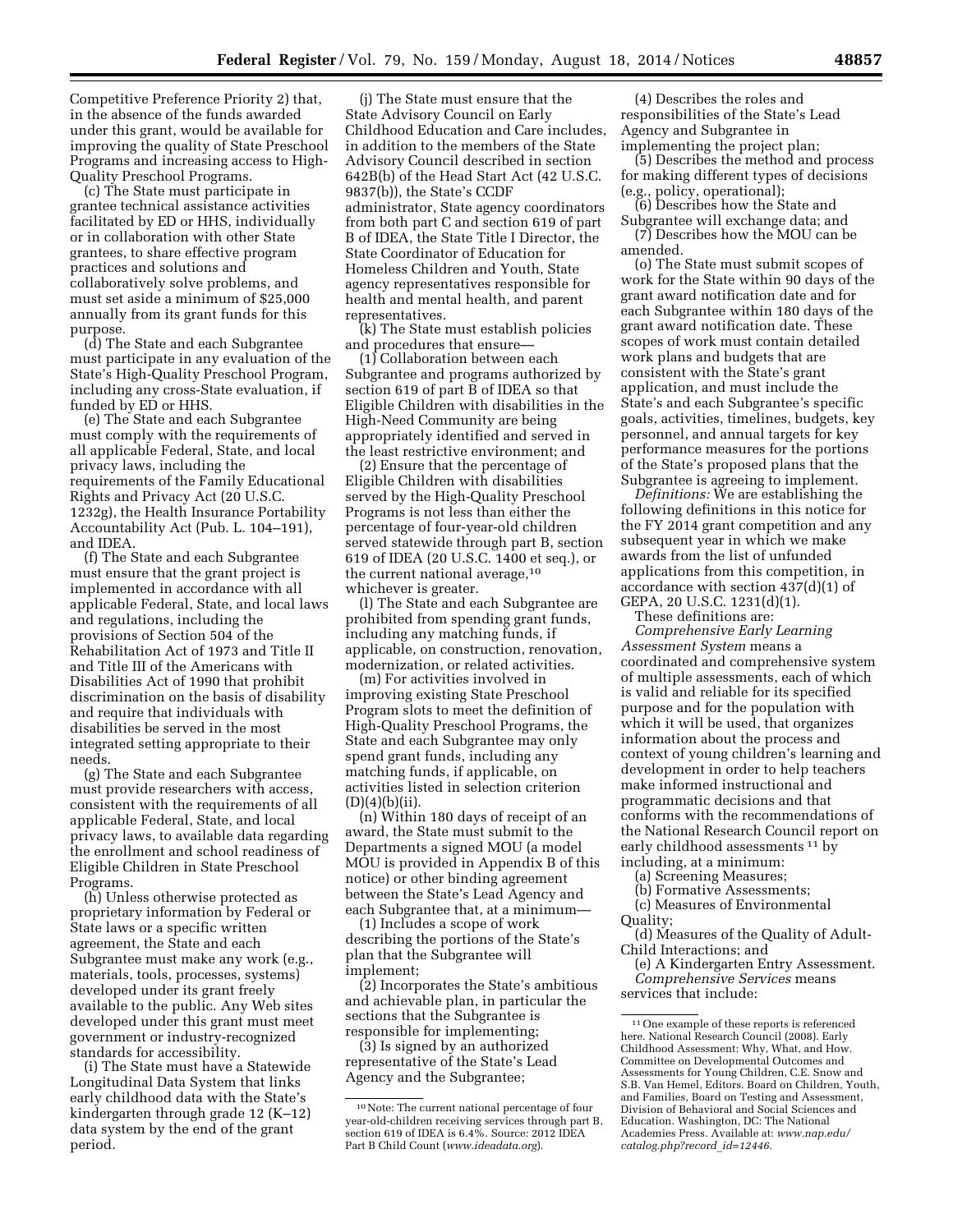(a) Screenings for hearing, vision, dental, health (including mental health), and development, as well as referrals and assistance obtaining services, when

appropriate; (b) Culturally and linguistically responsive family engagement opportunities (taking into account home language), such as parent conferences (including parent input about their child's development) and support services, such as parent education, and leadership opportunities, such as a Parent Advisory Committee;

(c) Nutrition services, including nutritious meals and snack options aligned with requirements set by the most recent Child and Adult Care Food Program guidelines promulgated by the Department of Agriculture, as well as regular, age-appropriate, nutrition education for children and their families;

(d) Services coordinated with LEAs and early intervention service providers and other entities providing services under part C and section 619 of part B of IDEA;

(e) Physical activity services aligned with evidence-based guidelines, such as those recommended by the Institute of Medicine,12 and which take into account and accommodate children with disabilities;

(f) Partnerships with and linkages to community services to enhance family well-being, such as income supports, food pantries, housing, social services, and other services relating to health/ mental health, domestic violence, substance abuse, adult literacy, education and training, and financial asset building;

(g) On-site coordination of services, to the maximum extent feasible; and

(h) Additional support services, determined by the State, as appropriate.

*Early Learning and Development Standards* means a set of expectations, guidelines, or developmental milestones that—

(a) Describes what all children from birth to kindergarten entry should know and be able to do and their disposition toward learning;

(b) Is appropriate for each age group (e.g., infants, toddlers, and preschoolers); for English learners; and for children with disabilities or developmental delays;

(c) Covers all Essential Domains of School Readiness; and

(d) Is universally designed and developmentally, culturally, and linguistically appropriate.

*Early Learning Intermediary Organization* means a national, statewide, regional, or community-based organization that represents one or more networks of early learning and development programs in the State and that has influence or authority over them. Such Early Learning Intermediary Organizations include, but are not limited to, child care resource and referral agencies; State Head Start associations; family child care associations; State affiliates of the National Association for the Education of Young Children; State affiliates of the Council for Exceptional Children's Division of Early Childhood; statewide or regional union affiliates that represent early childhood educators; affiliates of the National Migrant and Seasonal Head Start Association; the National Tribal, American Indian, and Alaskan Native Head Start Association; the National Indian Child Care Association; and the National Indian Education Association.

*Early Learning Provider* means an entity that carries out an early childhood education program, including an LEA, charter school, educational service agency, Head Start program, licensed child care provider, municipality or other local government agency, tribe or Indian organization, institution of higher education, library, museum, or other eligible licensed provider as defined by the State, or a consortium thereof.

*Eligible Children* means four-year-old children from families whose income is at or below 200 percent of the Federal Poverty Line.

*Eligible Children with Disabilities*  means Eligible Children who have been determined by the local educational agency to be eligible for special education and related services under section 619 of the IDEA (20 U.S.C. 1400 et seq.)

*Essential Data Elements* means the critical child, program, and workforce data elements of a coordinated early learning data system, including—

(a) A unique statewide child identifier or another highly accurate, proven method to link data on that child, including Kindergarten Entry Assessment data, to and from the Statewide Longitudinal Data System and the coordinated early learning data system (if applicable);

(b) A unique statewide early childhood educator identifier;

(c) A unique program site identifier; (d) Child and family demographic information;

(e) Early childhood educator demographic information, including data on educational attainment and

State credentials or licenses held, as well as professional development information;

(f) Program-level data on the program's structure, quality, child suspension and expulsion rates, staff retention, staff compensation, work environment, and all applicable data reported as part of the State's Tiered Quality Rating and Improvement System; and

(g) Child-level program participation and attendance data.

*Essential Domains of School Readiness* means the domains of language and literacy development, cognition and general knowledge (including early mathematics and early scientific development), approaches toward learning (including the utilization of the arts), physical wellbeing and motor development (including adaptive skills), and social and emotional development.

*Federal Poverty Line* means a measure of income level issued annually by the Department of Health and Human Services and used to determine eligibility for certain programs and benefits.13

*Formative Assessment* (also known as a classroom-based or ongoing assessment) means assessment questions, tools, and processes—

(a) That are—

(1) Specifically designed to monitor children's progress in meeting the Early Learning and Development Standards;

(2) Valid and reliable for their intended purposes and their target populations; and

(3) Linked directly to the curriculum; and

(b) The results of which are used to guide and improve instructional practices.

*Full-Day* means a day that is—

(a) Equivalent to a full school day at the public elementary schools in the State; and

(b) Not fewer than five hours a day. *High-Need Community* means a geographically defined area, such as a city, town, county, neighborhood, district, rural or tribal area, or consortium thereof, with a high level of need as determined by the State.

*High-Quality Preschool Program*  means an early learning program that includes structural elements that are evidence-based and nationally recognized as important for ensuring program quality, including at a minimum—

<sup>12</sup>*[www.iom.edu/Reports/2011/Early-Childhood-](http://www.iom.edu/Reports/2011/Early-Childhood-Obesity-Prevention-Policies/Recommendations.aspx)[Obesity-Prevention-Policies/](http://www.iom.edu/Reports/2011/Early-Childhood-Obesity-Prevention-Policies/Recommendations.aspx) [Recommendations.aspx](http://www.iom.edu/Reports/2011/Early-Childhood-Obesity-Prevention-Policies/Recommendations.aspx)*.

<sup>13</sup>The 2014 Federal Poverty Line, also known as poverty guidelines or ''Federal poverty level'' (FPL), can be found at *[http://aspe.hhs.gov/poverty/](http://aspe.hhs.gov/poverty/14poverty.cfm) [14poverty.cfm.](http://aspe.hhs.gov/poverty/14poverty.cfm)*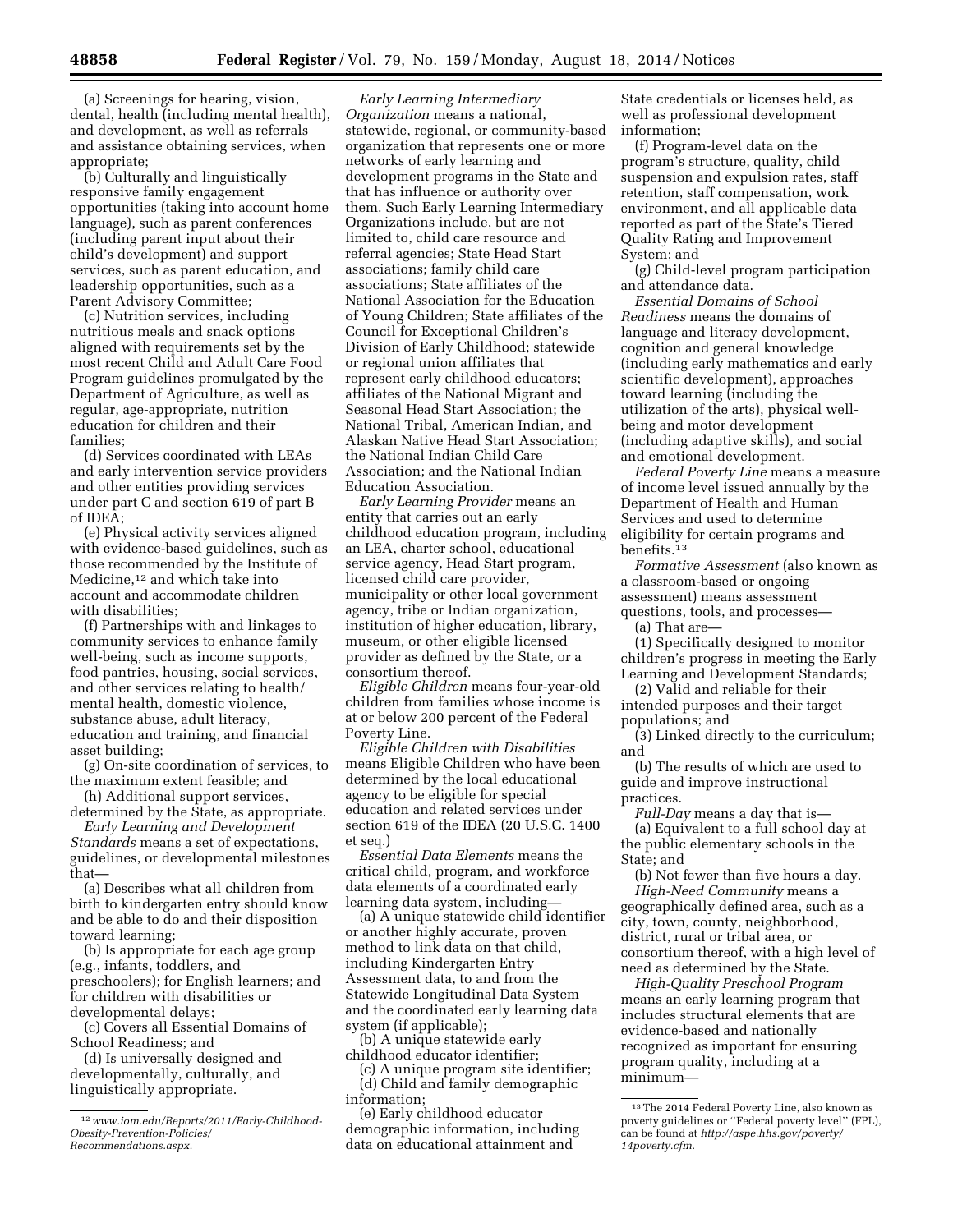(a) High staff qualifications, including a teacher with a bachelor's degree in early childhood education or a bachelor's degree in any field with a State-approved alternate pathway, which may include coursework, clinical practice, and evidence of knowledge of content and pedagogy relating to early childhood, and teaching assistants with appropriate credentials;

(b) High-quality professional development for all staff;

(c) A child-to-instructional staff ratio of no more than 10 to 1;

(d) A class size of no more than 20 with, at a minimum, one teacher with high staff qualifications as outlined in paragraph (a) of this definition;

(e) A Full-Day program;

(f) Inclusion of children with disabilities to ensure access to and full participation in all opportunities;

(g) Developmentally appropriate, culturally and linguistically responsive instruction and evidence-based curricula, and learning environments that are aligned with the State Early Learning and Development Standards, for at least the year prior to kindergarten entry;

(h) Individualized accommodations and supports so that all children can access and participate fully in learning activities;

(i) Instructional staff salaries that are comparable to the salaries of local K–12 instructional staff;

(j) Program evaluation to ensure continuous improvement;

(k) On-site or accessible

Comprehensive Services for children and community partnerships that promote families' access to services that support their children's learning and development; and

(l) Evidence-based health and safety standards.

*Kindergarten Entry Assessment* means an assessment that—

(a) Is administered to children during the first few months of their admission into kindergarten;

(b) Covers all Essential Domains of School Readiness;

(c) Is used in conformance with the recommendations of the National Research Council reports on early childhood; 14 and

(d) Is valid and reliable for its intended purposes and for the target populations and aligned to the Early Learning and Development Standards.

Results of the assessment should be used to inform efforts to close the school-readiness gap at kindergarten entry, to inform instruction in the early elementary school grades, and to inform parents about their children's status and involve them in decisions about their children's education. This assessment must not be used to prevent children's entry into kindergarten or as a single measure for high-stakes decisions.

*Lead Agency* means a State-level agency that administers public funds related to early learning and development and is participating in the State's ambitious and achievable plan; this agency is designated by the Governor for the administration of the Preschool Development Grants funds and is the fiscal agent for the grant.

*Local Educational Agency (LEA)* has the meaning given the term in section 9101 of the ESEA.

*Measures of Environmental Quality*  means valid and reliable indicators of the overall quality of the early learning environment.

*Measures of the Quality of Adult-Child Interactions* means the measures obtained through valid and reliable processes for observing how teachers and caregivers interact with children, where such processes are designed to promote child learning and to identify strengths of and areas for improvement for early learning professionals.

*Program Standards* means the standards that serve as the basis for a TQRIS and define differentiated levels of quality for Early Learning and Development Programs. Program Standards must measure, at a minimum, the extent to which—

(a) Early Learning and Development Standards are implemented through evidence-based activities, interventions, or curricula that are appropriate for each age group of infants, toddlers, and preschoolers;

(b) Comprehensive Early Learning Assessment Systems are used routinely and appropriately to improve instruction and enhance program quality by providing robust and coherent evidence of—

(1) Children's learning and development outcomes; and

(2) Program performance;

(c) A qualified workforce improves young children's health, social, emotional, and educational outcomes;

(d) Culturally and linguistically responsive strategies are successfully used to engage families, help them build protective factors, and strengthen their capacity to support their children's development and learning. These

strategies may include, but are not limited to, parent access to the program, ongoing two-way communication with families, parent education in child development, outreach to fathers and other family members, training and support for families as children move to preschool and kindergarten, social networks of support, intergenerational activities, linkages with community supports, adult and family literacy programs, parent involvement in decision making, and parent leadership development;

(e) Health promotion practices include health and safety requirements; developmental, behavioral, and sensory screening, referral, and follow up; the promotion of physical activity, healthy eating habits, oral health, and behavioral health; and health literacy of parents; and

(f) Data practices are effective and include gathering Essential Data Elements and entering them into the State's Statewide Longitudinal Data System or other early learning data system, using these data to guide instruction and program improvement, and making this information readily available to families.

*Screening Measures* means age and developmentally appropriate, valid, and reliable instruments that are used to identify children who may need followup services to address developmental, learning, or health needs in, at a minimum, the areas of physical health, behavioral health, oral health, child development, vision, and hearing.

*State* means any of the 50 States, the District of Columbia, and Puerto Rico.

*State Preschool Program* means a preschool program predominately supported with State funds that provides services to four-year-old children, including a State Head Start program.

*Statewide Longitudinal Data System*  means the State's longitudinal education data system that collects and maintains detailed, high-quality, student- and staff-level data that are linked across entities and that over time provide a complete academic and performance history for each student. The Statewide Longitudinal Data System is typically housed within the State educational agency but includes or can be connected to early childhood, postsecondary, and labor data.

*Subgrantee* means an Early Learning Provider serving at least one High-Need Community that is receiving a subgrant from the State, and is participating in the State's ambitious and achievable plan.

*Tiered Quality Rating and Improvement System (TQRIS)* means the

<sup>14</sup>One example of these reports is referenced here. National Research Council (2008). Early Childhood Assessment: Why, What, and How. Committee on Developmental Outcomes and Assessments for Young Children, C.E. Snow and S.B. Van Hemel, Editors. Board on Children, Youth, and Families, Board on Testing and Assessment, Division of Behavioral and Social Sciences and Education. Washington, DC: The National Academies Press. Available at: *[www.nap.edu/](http://www.nap.edu/catalog.php?record_id=12446) [catalog.php?record](http://www.nap.edu/catalog.php?record_id=12446)*\_*id=12446.*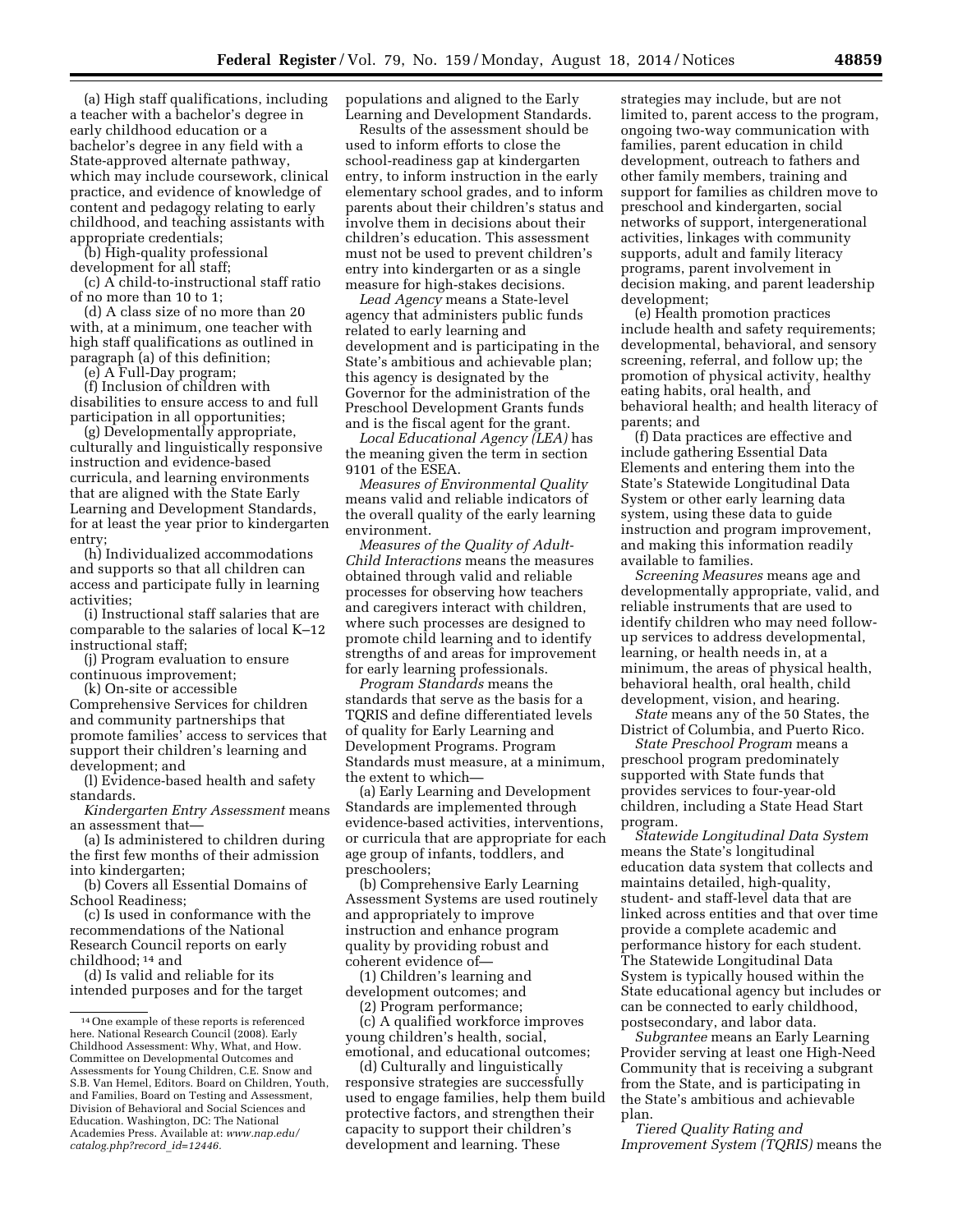system through which the State uses a set of progressively higher Program Standards to evaluate the quality of an early learning and development program and to support program improvement. A Tiered Quality Rating and Improvement System consists of four components:

(a) Tiered Program Standards with multiple rating categories that clearly and meaningfully differentiate program quality levels.

(b) Monitoring to evaluate program quality based on the Program Standards.

(c) Supports to help programs meet progressively higher standards (e.g., through training, technical assistance, financial support).

(d) Program quality ratings that are publicly available and include a process for validating the system.

*Waiver of Proposed Rulemaking:*  Under the Administrative Procedure Act (5 U.S.C. 553) we generally offer interested parties the opportunity to comment on proposed priorities, requirements, definitions, and selection criteria. Section 437(d)(1) of GEPA, however, allows the Secretary of Education to exempt from rulemaking requirements governing the first grant competition under a new or substantially revised program authority. This is the first grant competition for this program under the revised program authority in sections 14005 and 14006 of the ARRA, as amended by the Department of Education Appropriations Act, 2014 (title III of division H of Pub. L. 113–76, the Consolidated Appropriations Act, 2014), and therefore qualifies for this exemption. In order to ensure timely grant awards, the Secretaries have decided to forgo public comment under the waiver authority in section 437(d)(1) of GEPA. These priorities, selection criteria, requirements, and definitions will apply to the FY 2014 grant competition and any subsequent year in which we make awards from the list of unfunded applicants from this competition.

**Program Authority:** Sections 14005 and 14006 of the ARRA, as amended by section 1832(b) of division B of the Department of Defense and Full-Year Continuing Appropriations Act, 2011 (Pub. L. 112–10), the Department of Education Appropriations Act, 2012 (title III of division F of Pub. L. 112–74, the Consolidated Appropriations Act, 2012), and the Department of Education Appropriations Act, 2014 (title III of division H of Pub. L. 113-76, the Consolidated Appropriations Act, 2014).

*Applicable Regulations:* (a) The Education Department General Administrative Regulations (EDGAR) in 34 CFR parts 74, 75, 77, 79, 80, 81, 82,

84, 86, 97, 98, and 99. (b) The Education Department debarment and suspension regulations in 2 CFR part 3485.

# **II. Award Information**

*Type of Award:* Discretionary grants. *Estimated Available Funds:* \$80 million.

Contingent upon the availability of funds and the quality of applications, we may make additional awards in FY 2015 or subsequent fiscal years from the list of unfunded applicants from this competition.

The Departments may use any unused FY 2014 funds from the Preschool Development Grants—Expansion Grants competition in the FY 2014 Preschool Development Grants—Development Grants competition. Conversely, the Departments may use any unused FY 2014 funds from the Preschool Development Grants—Development Grants competition in the FY 2014 Preschool Development Grants— Expansion Grants competition.

*Estimated Range of Awards:* \$5 million to \$20 million.

*Budget Requirements:* To support States in planning their budgets, the Departments have developed the following annual budget caps for each State eligible for a Preschool Development Grants—Development Grant. We will not consider for funding an application from a State that proposes a budget in any year that exceeds the applicable cap set for that State. The Departments developed the following categories by ranking every State eligible for a Preschool Development Grants—Development Grant according to its relative share of Eligible Children who could be served by Preschool Development Grants— Development Grants and then identifying the natural breaks in the rank order. Then, based on population of Eligible Children,15 budget caps were developed for each category.

Category 1—up to \$20M—Arizona, Indiana;

Category 2—up to \$17.5M—Alabama, Missouri, Puerto Rico;

Category 3—up to \$15M—Idaho, Mississippi, Nevada, Utah;

Category 4—up to \$10M—Alaska, Hawaii, Montana, New Hampshire,

South Dakota;

Category 5—up to \$5M—North Dakota, Wyoming.

*Estimated Number of Awards:* 5 to 8 awards.

**Note:** The Departments are not bound by any estimates in this notice.

# *Project Period:* Up to 48 months.

# **III. Eligibility Information**

1. *Eligible Applicants:* To be eligible to compete for funding under this program a State must—

(a) Serve less than 10 percent of fouryear-old children in a State Preschool Program or not have a State Preschool Program; 16 and

(b) Not have received an award under a Race to the Top—Early Learning Challenge competition.

Therefore, only the States of Alabama, Alaska, Arizona, Hawaii, Idaho, Indiana, Mississippi, Missouri, Montana, Nevada, New Hampshire, North Dakota, Puerto Rico, South Dakota, Utah, and Wyoming are eligible to apply for Preschool Development Grants— Development Grants.

2. *Cost Sharing or Matching:* This program does not require cost sharing or matching. However, applicants that describe and submit appropriate evidence of a credible plan for obtaining and using non-Federal matching funds to support the implementation of its ambitious and achievable plan during the grant period may be awarded additional points on a sliding scale as described in Competitive Preference Priority 1.

3. *Supplement-Not-Supplant:* This program involves supplement-notsupplant funding requirements, as described in Program Requirement (b).

# **IV. Application and Submission Information**

1. *Address to Request Application Package:* You can obtain an application package via the Internet or from the Departments. To obtain a copy via the Internet, use the following address: *[www.ed.gov/programs/](http://www.ed.gov/programs/preschooldevelopmentgrants) [preschooldevelopmentgrants.](http://www.ed.gov/programs/preschooldevelopmentgrants)* To obtain a copy from the Departments, write, fax, call, or email: Rebecca Marek, U.S. Department of Education, 400 Maryland Avenue SW., Room 3E344, Washington, DC 20202–6200. Telephone: (202) 260– 0968. FAX: (202) 260–8969. Email: *PreschoolDevelopmentGrants. Competition@ed.gov.* 

If you use a telecommunications device for the deaf (TDD) or a text telephone (TTY), call the Federal Relay Service (FRS), toll free, at 1–800–877– 8339.

Individuals with disabilities can obtain a copy of the application package

<sup>15</sup>*[http://www2.ed.gov/programs/preschool](http://www2.ed.gov/programs/preschooldevelopmentgrants/4-year-old-poverty-status-2012.pdf) [developmentgrants/4-year-old-poverty-status-](http://www2.ed.gov/programs/preschooldevelopmentgrants/4-year-old-poverty-status-2012.pdf)[2012.pdf](http://www2.ed.gov/programs/preschooldevelopmentgrants/4-year-old-poverty-status-2012.pdf)*.

<sup>16</sup>Based on current data from: Barnett, W.S., Carolan, M.E, Squires, J.H., and Clarke-Brown, K. (May 2014). State of Preschool 2013: First Look (NCES 2014–078). U.S. Department of Education. Washington, DC: National Center for Education Statistics. Available at: *[http://nces.ed.gov/](http://nces.ed.gov/pubsearch) [pubsearch.](http://nces.ed.gov/pubsearch)*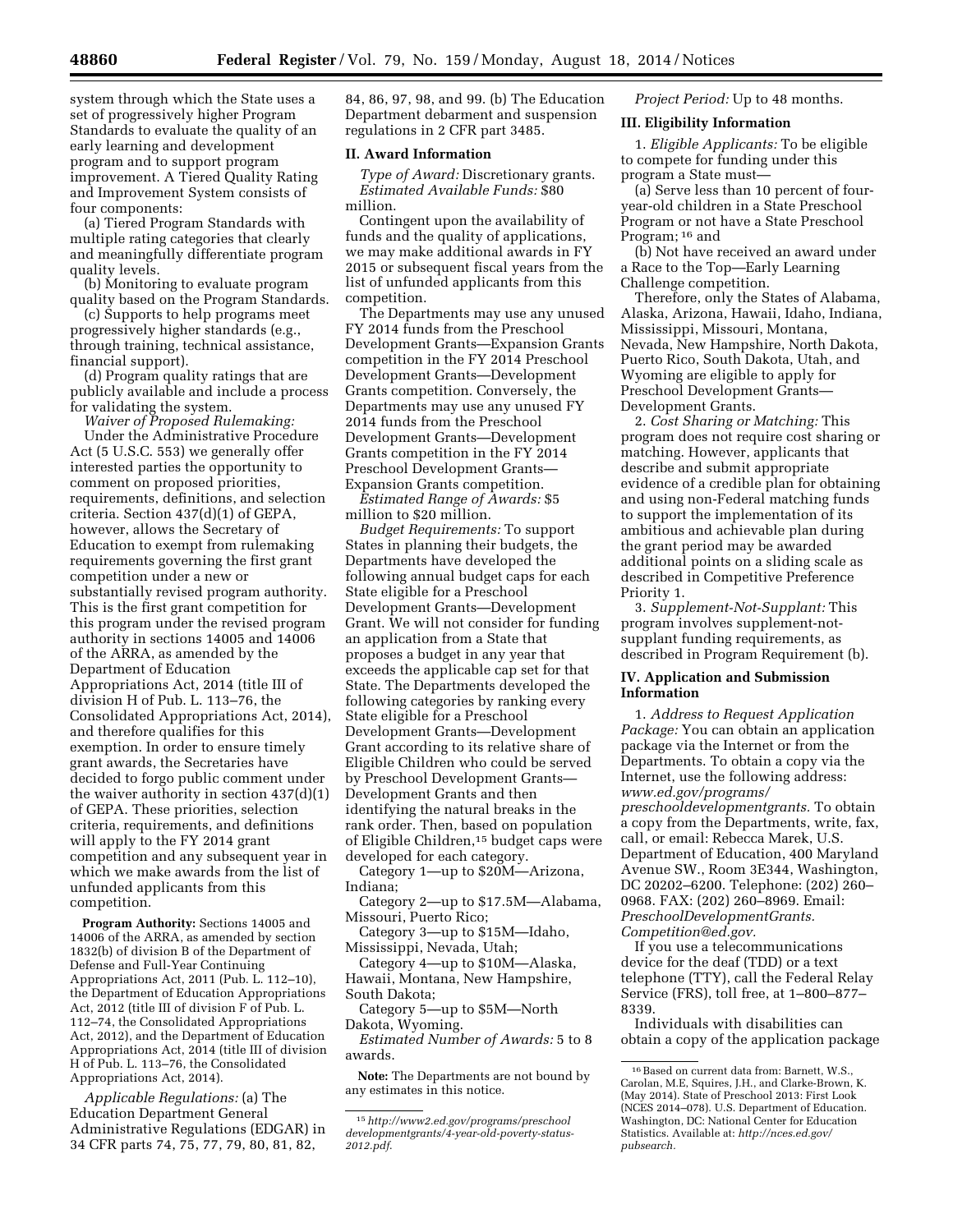in an accessible format (e.g., braille, large print, audiotape, or compact disc) by contacting the program contact person listed under *Accessible Format*  in section VIII of this notice.

2. *Content and Form of Application Submission:* Requirements concerning the content of an application, together with the forms you must submit, are in the application package for this competition.

Page Limit: The application narrative is where the applicant addresses the selection criteria that reviewers will use to evaluate applications. We recommend that the applicant limit its narrative responses to no more than 75 pages and limit its appendices to no more than 125 pages. We strongly request that applicants follow the recommended page limits. The following standards are recommended:

• A ''page'' is 8.5″ x 11″, on one side only, with 1″ margins at the top, bottom, and both sides.

• Each page is numbered.

• Line spacing is set to 1.5 spacing, and the font used is 12-point Times New Roman.

3. *Submission Dates and Times: Applications Available:* August 18, 2014.

*Deadline for Notice of Intent to Apply:*  September 11, 2014.

We will be able to develop a more efficient process for reviewing grant applications if we know the approximate number of applicants that intend to apply for funding under this competition. Therefore, the Departments strongly encourage each potential applicant to notify us of the applicant's intent to submit an application for funding by emailing Rebecca Marek at *PreschoolDevelopmentGrants. Competition@ed.gov* by September 11, 2014. This short email message should provide (1) the name of the State applying and (2) the contact person (name, phone number, and email). Applicants that do not submit an ''Intent to Apply'' email may still apply for funding.

To assist States in preparing the application and to respond to questions, ED and HHS intend to broadcast a Technical Assistance Planning Webinar live at *<http://edstream.ed.gov>*to review the priorities, requirements, and selection criteria for this competition. The purpose of the Webinar will be to allow individuals responsible for developing applications to review with Federal program staff the priorities, requirements, and selection criteria for this competition and to ask questions about the Preschool Development Grants—Development Grants competition. We strongly encourage all

interested State applicants to participate in the Webinar. For those who cannot attend the live Webinar, a link to the Webinar will be available on the Preschool Development Grants Web site at *[www.ed.gov/programs/](http://www.ed.gov/programs/preschooldevelopmentgrants) [preschooldevelopmentgrants.](http://www.ed.gov/programs/preschooldevelopmentgrants)* The Departments may host additional conference calls, workshops, or Webinars to answer applicant questions and will be posting Frequently Asked Questions and responses on the Preschool Development Grant Web site. The Departments will make available all registration information and additional details for the Technical Assistance Planning Webinar and any other technical assistance events on the Preschool Development Grants Web site at *[www.ed.gov/programs/](http://www.ed.gov/programs/preschooldevelopmentgrants) [preschooldevelopmentgrants.](http://www.ed.gov/programs/preschooldevelopmentgrants)* 

*Deadline for Transmittal of Applications:* October 14, 2014.

Applications for grants under this competition must be submitted electronically using the Grants.gov Apply site (*Grants.gov*). For information (including dates and times) about how to submit your application by mail or hand delivery, please refer to section IV. 7. *Other Submission Requirements* of this notice.

We do not consider an application that does not comply with the deadline requirements.

We will provide Congress with the names of the States that have submitted applications, and we will post the names of these States on ED's Web site. We will also post all applications submitted. Therefore, please ensure that your application does not include personally identifiable information, proprietary information, or other nonpublic information.

Individuals with disabilities who need an accommodation or auxiliary aid in connection with the application process should contact the person listed under **FOR FURTHER INFORMATION CONTACT** in section VII of this notice. If the Departments provide an accommodation or auxiliary aid to an individual with a disability in connection with the application process, the individual's application remains subject to all other requirements and limitations in this notice.

4. *Intergovernmental Review:* This program is subject to Executive Order 12372 and the regulations in 34 CFR part 79. However, under 34 CFR 79.8(a), we waive intergovernmental review in order to make awards by December 31, 2014.

5. *Funding Restrictions:* We specify unallowable costs in paragraphs (l) and (m) of the Program Requirements in this notice.

We reference additional regulations outlining funding restrictions in the *Applicable Regulations* section of this notice.

6. *Data Universal Numbering System Number, Taxpayer Identification Number, and System for Award Management:* To do business with the Department of Education, you must—

a. Have a Data Universal Numbering System (DUNS) number and a Taxpayer Identification Number (TIN);

b. Register both your DUNS number and TIN with the System for Award Management (SAM) (formerly the Central Contractor Registry (CCR)), the Government's primary registrant database;

c. Provide your DUNS number and TIN on your application; and

d. Maintain an active SAM registration with current information while your application is under review by the Departments and, if you are awarded a grant, during the project period.

You can obtain a DUNS number from Dun and Bradstreet. A DUNS number can be created within one to two business days.

If you are a corporate entity, agency, institution, or organization, you can obtain a TIN from the Internal Revenue Service. If you are an individual, you can obtain a TIN from the Internal Revenue Service or the Social Security Administration. If you need a new TIN, please allow 2–5 weeks for your TIN to become active.

The SAM registration process can take approximately seven business days, but may take upwards of several weeks, depending on the completeness and accuracy of the data entered into the SAM database by an entity. Thus, if you think you might want to apply for Federal financial assistance under this program administered by the Departments, please allow sufficient time to obtain and register your DUNS number and TIN. We strongly recommend that you register early.

**Note:** Once your SAM registration is active, you will need to allow 24 to 48 hours for the information to be available in Grants.gov and before you can submit an application through Grants.gov.

If you are currently registered with SAM, you may not need to make any changes. However, please make certain that the TIN associated with your DUNS number is correct. Also note that you will need to update your registration annually. This may take three or more business days.

Information about SAM is available at *[www.SAM.gov.](http://www.SAM.gov)* To further assist you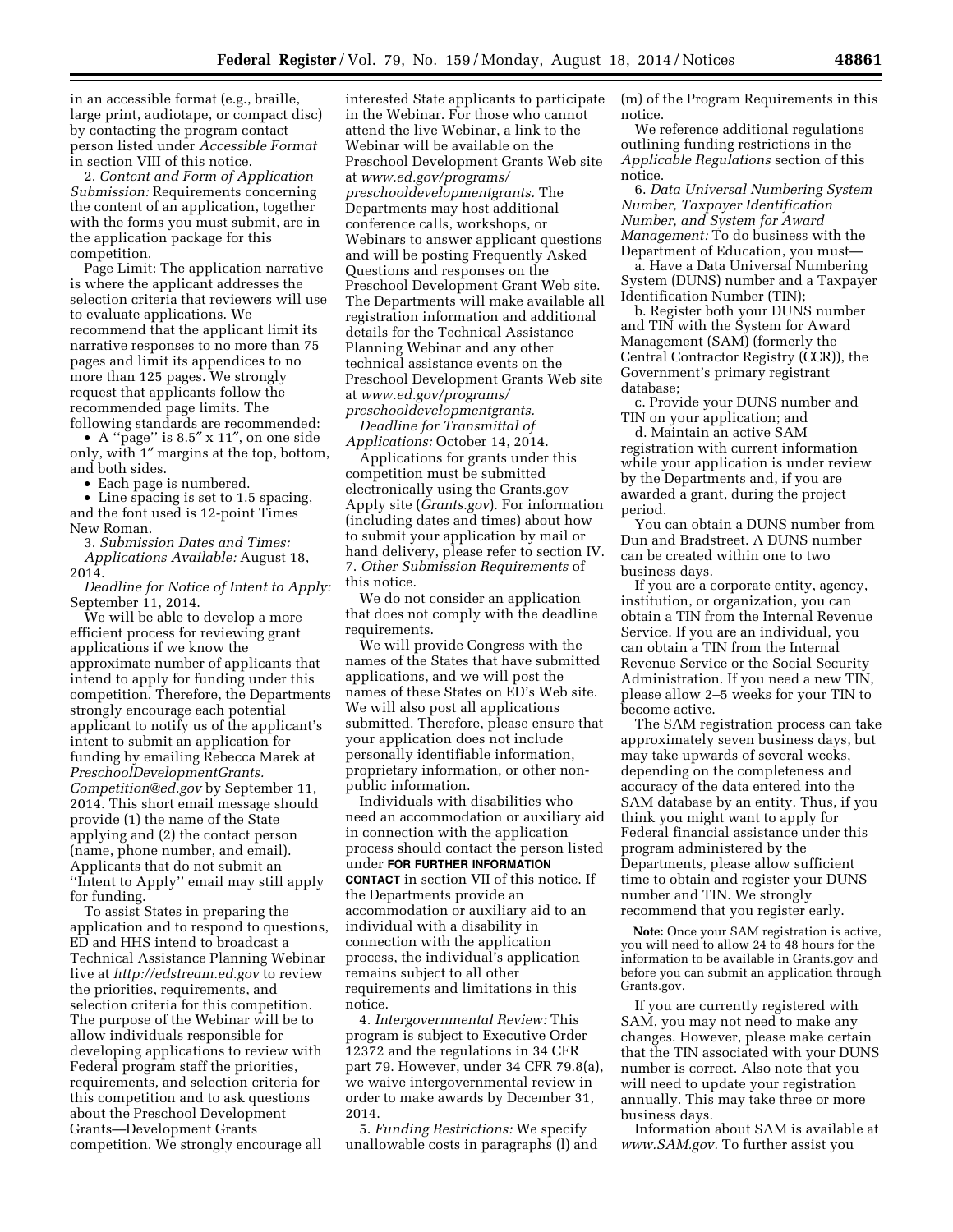with obtaining and registering your DUNS number and TIN in SAM or updating your existing SAM account, we have prepared a SAM.gov Tip Sheet, which you can find at: *[http://](http://www2.ed.gov/fund/grant/apply/sam-faqs.html) [www2.ed.gov/fund/grant/apply/sam](http://www2.ed.gov/fund/grant/apply/sam-faqs.html)[faqs.html.](http://www2.ed.gov/fund/grant/apply/sam-faqs.html)* In addition, if you are submitting your application via Grants.gov, you must (1) be designated by your organization as an Authorized Organization Representative (AOR); and (2) register yourself with Grants.gov as an AOR. Details on these steps are outlined at the following Grants.gov Web page: *[www.grants.gov/applicants/](http://www.grants.gov/applicants/get_registered.jsp) get*\_*[registered.jsp.](http://www.grants.gov/applicants/get_registered.jsp)* 

7. *Other Submission Requirements:*  Applications for grants under this program competition must be submitted electronically unless you qualify for an exception to this requirement in accordance with the instructions in this section.

*a. Electronic Submission of Applications.* 

Applications for grants under the Preschool Development Grants— Development Grants CFDA number 84.419A, must be submitted electronically using the Government wide Grants.gov Apply site at *[www.Grants.gov.](http://www.Grants.gov)* Through this site, you will be able to download a copy of the application package, complete it offline, and then upload and submit your application. You may not email an electronic copy of a grant application to us.

We will reject your application if you submit it in paper format unless, as described elsewhere in this section, you qualify for one of the exceptions to the electronic submission requirement *and*  submit, no later than two weeks before the application deadline date, a written statement to the Department that you qualify for one of these exceptions. Further information regarding calculation of the date that is two weeks before the application deadline date is provided later in this section under *Exception to Electronic Submission Requirement.* You may access the electronic grant application for Preschool Development Grants— Development Grants at *[www.Grants.gov.](http://www.Grants.gov)*  You must search for the downloadable application package for this program [competition] by the CFDA number. Do not include the CFDA number's alpha suffix in your search (e.g., search for 84.419, not 84.419A).

Please note the following:

• When you enter the Grants.gov site, you will find information about submitting an application electronically through the site, as well as the hours of operation.

• Applications received by Grants.gov are date and time stamped. Your application must be fully uploaded and submitted and must be date and time stamped by the Grants.gov system no later than 4:30:00 p.m., Washington, DC time, on the application deadline date. Except as otherwise noted in this section, we will not accept your application if it is received—that is, date and time stamped by the Grants.gov system—after 4:30:00 p.m., Washington, DC time, on the application deadline date. We do not consider an application that does not comply with the deadline requirements. When we retrieve your application from Grants.gov, we will notify you if we are rejecting your application because it was date and time stamped by the Grants.gov system after 4:30:00 p.m., Washington, DC time, on the application deadline date.

• The amount of time it can take to upload an application will vary depending on a variety of factors, including the size of the application and the speed of your Internet connection. Therefore, we strongly recommend that you do not wait until the application deadline date to begin the submission process through Grants.gov.

• You should review and follow the Education Submission Procedures for submitting an application through Grants.gov that are included in the application package for this program competition to ensure that you submit your application in a timely manner to the Grants.gov system. You can also find the Education Submission Procedures pertaining to Grants.gov under News and Events on the Department's G5 system home page at *[http://www.G5.gov.](http://www.G5.gov)* 

• You will not receive additional point value because you submit your application in electronic format, nor will we penalize you if you qualify for an exception to the electronic submission requirement, as described elsewhere in this section, and submit your application in paper format.

• You must submit all documents electronically, including all information you typically provide on the following forms: The Application for Federal Assistance (SF 424), the Department of Education Supplemental Information for SF 424, Budget Information—Non-Construction Programs (ED 524), and all necessary assurances and certifications.

• You must upload any narrative sections and all other attachments to your application as files in a PDF (Portable Document) read-only, nonmodifiable format. Do not upload an interactive or fillable PDF file. If you upload a file type other than a readonly, non-modifiable PDF or submit a password-protected file, we will not

review that material. Additional, detailed information on how to attach files is in the application instructions.

• Your electronic application must comply with any page-limit requirements described in this notice.

• After you electronically submit your application, you will receive from Grants.gov an automatic notification of receipt that contains a Grants.gov tracking number. (This notification indicates receipt by Grants.gov only, not receipt by the Department.) The Department then will retrieve your application from Grants.gov and send a second notification to you by email. This second notification indicates that the Department has received your application and has assigned your application a PR/Award number (an EDspecified identifying number unique to your application).

• We may request that you provide us original signatures on forms at a later date.

*Application Deadline Date Extension in Case of Technical Issues with the Grants.gov System:* If you are experiencing problems submitting your application through Grants.gov, please contact the Grants.gov Support Desk, toll free, at 1–800–518–4726. You must obtain a Grants.gov Support Desk Case Number and must keep a record of it.

If you are prevented from electronically submitting your application on the application deadline date because of technical problems with the Grants.gov system, we will grant you an extension until 4:30:00 p.m., Washington, DC time, the following business day to enable you to transmit your application electronically or by hand delivery. You also may mail your application by following the mailing instructions described elsewhere in this notice.

If you submit an application after 4:30:00 p.m., Washington, DC time, on the application deadline date, please contact the person listed under **FOR FURTHER INFORMATION CONTACT** in section VII of this notice and provide an explanation of the technical problem you experienced with Grants.gov, along with the Grants.gov Support Desk Case Number. We will accept your application if we can confirm that a technical problem occurred with the Grants.gov system and that that problem affected your ability to submit your application by 4:30:00 p.m., Washington, DC time, on the application deadline date. The Department will contact you after a determination is made on whether your application will be accepted.

**Note:** The extensions to which we refer in this section apply only to the unavailability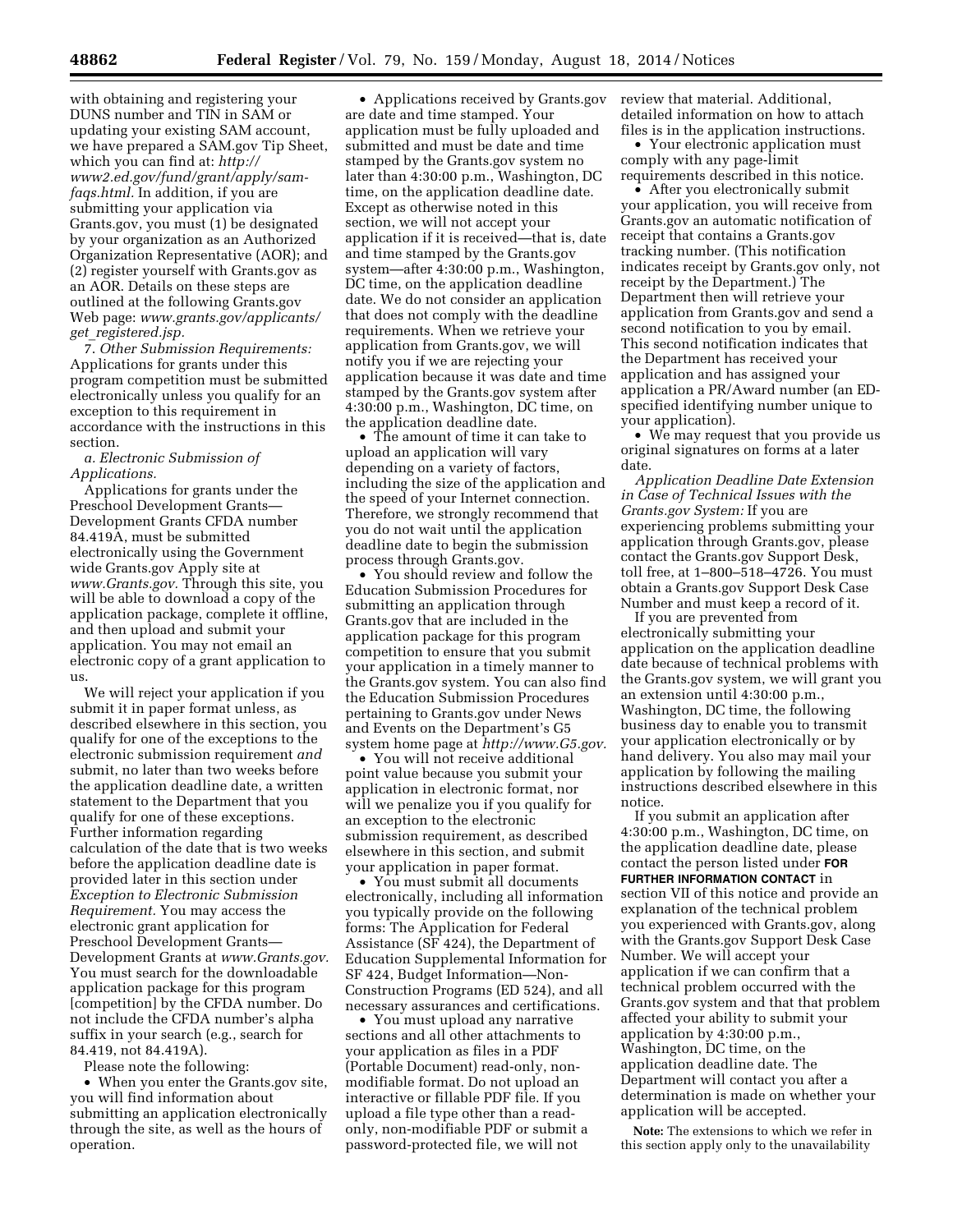of, or technical problems with, the Grants.gov system. We will not grant you an extension if you failed to fully register to submit your application to Grants.gov before the application deadline date and time or if the technical problem you experienced is unrelated to the Grants.gov system.

*Exception to Electronic Submission Requirement:* You qualify for an exception to the electronic submission requirement, and may submit your application in paper format, if you are unable to submit an application through the Grants.gov system because—

• You do not have access to the Internet; or

• You do not have the capacity to upload large documents to the Grants.gov system;

*and* 

• No later than two weeks before the application deadline date (14 calendar days or, if the fourteenth calendar day before the application deadline date falls on a Federal holiday, the next business day following the Federal holiday), you mail or fax a written statement to the Department, explaining which of the two grounds for an exception prevent you from using the Internet to submit your application.

If you mail your written statement to the Department, it must be postmarked no later than two weeks before the application deadline date. If you fax your written statement to the Department, we must receive the faxed statement no later than two weeks before the application deadline date.

Address and mail or fax your statement to: Rebecca Marek, U.S. Department of Education, 400 Maryland Avenue SW., Room 3E344, LBJ Building, Washington, DC 20202–6200. FAX: (202) 260–8969.

Your paper application must be submitted in accordance with the mail or hand delivery instructions described in this notice.

b. *Submission of Paper Applications by Mail.* 

If you qualify for an exception to the electronic submission requirement, you may mail (through the U.S. Postal Service or a commercial carrier) your application to the Department. You must mail the original and two copies of your application, on or before the application deadline date, to the Department at the following address: U.S. Department of Education, Application Control Center, Attention: CFDA Number 84.419A, LBJ Basement Level 1, 400 Maryland Avenue SW., Washington, DC 20202–4260.

If we receive an application after the application deadline, we will not consider that application.

You must show proof of mailing consisting of one of the following:

(1) A legibly dated U.S. Postal Service postmark.

(2) A legible mail receipt with the date of mailing stamped by the U.S. Postal Service.

(3) A dated shipping label, invoice, or receipt from a commercial carrier.

(4) Any other proof of mailing acceptable to the Secretary of the U.S. Department of Education.

If you mail your application through the U.S. Postal Service, we do not accept either of the following as proof of mailing:

(1) A private metered postmark.

(2) A mail receipt that is not dated by the U.S. Postal Service.

If your application is postmarked after the application deadline date, we will not consider your application.

**Note:** The U.S. Postal Service does not uniformly provide a dated postmark. Before relying on this method, you should check with your local post office.

c. *Submission of Paper Applications by Hand Delivery:* 

If you qualify for an exception to the electronic submission requirement, you (or a courier service) may deliver your paper application to the Department by hand. You must deliver the original and two copies of your application by hand, on or before the application deadline date, to the Department at the following address: U.S. Department of Education, Application Control Center, Attention: CFDA Number 84.419A, 550 12th Street SW., Room 7039, Potomac Center Plaza, Washington, DC 20202–4260.

The Application Control Center accepts hand deliveries daily between 8:00 a.m. and 4:30:00 p.m., Washington, DC time, except Saturdays, Sundays, and Federal holidays.

In accordance with EDGAR § 75.216(b) and (c), an application will not be evaluated for funding if the applicant does not comply with all of the procedural rules that govern the submission of the application or the application does not contain the information required under the program.

*Note for Mail or Hand Delivery of Applications:* When you mail or hand deliver your application to the Departments—

(1) You must indicate on the envelope the CFDA number, including suffix letter, if any, of the competition under which you are submitting your application; and

(2) The Application Control Center will mail to you a notification of receipt of your grant application. If you do not receive this notification within 15 business days from the application deadline date, you should call the U.S.

Department of Education Application Control Center at (202) 245–6288.

# **V. Application Review Information**

1. *Selection Criteria:* The selection criteria for this program are set forth in sections (A)–(G). We also identify for each selection criterion any evidence that applicants must submit that is not already identified in the selection criterion. We will use the following selection criteria to evaluate applications submitted under the Preschool Development Grants— Development Grant competition. The maximum score for all the selection criteria and competitive preference priorities is 230 points. The maximum score for each selection criterion is indicated in parentheses. The reviewers will utilize the scoring rubric located in Appendix A of this notice when evaluating applications under the selection criteria:

A. Executive Summary (10 points)

The extent to which the State includes an ambitious and achievable plan for expanding access to High-Quality Preschool Programs that clearly articulates how the plans proposed under each criterion in this section, when taken together, will—

(1) Build on the State's progress to date as demonstrated in selection criterion (B);

(2) Provide voluntary, High-Quality Preschool Programs for Eligible Children through subgrants to each Subgrantee in one or more High-Need Communities;

(3) Increase the number and percentage of Eligible Children served in High-Quality Preschool Programs during each year of the grant period through the creation of new, and the improvement of existing State Preschool Program slots, as applicable;

(4) Have all the characteristics specified in the definition of High-Quality Preschool Programs;

(5) Set expectations for the school readiness of children upon kindergarten entry;

(6) Be supported by a broad group of stakeholders, including Early Learning Intermediary Organizations and, if applicable, State and local early learning councils; and

(7) Allocate funds between— (a) Activities to build or enhance State Preschool Program infrastructure using no more than 35 percent of its Federal grant funds received over the grant period on State-level infrastructure including, but not limited to, monitoring and evaluation and other quality-enhancing activities that improve the delivery of High-Quality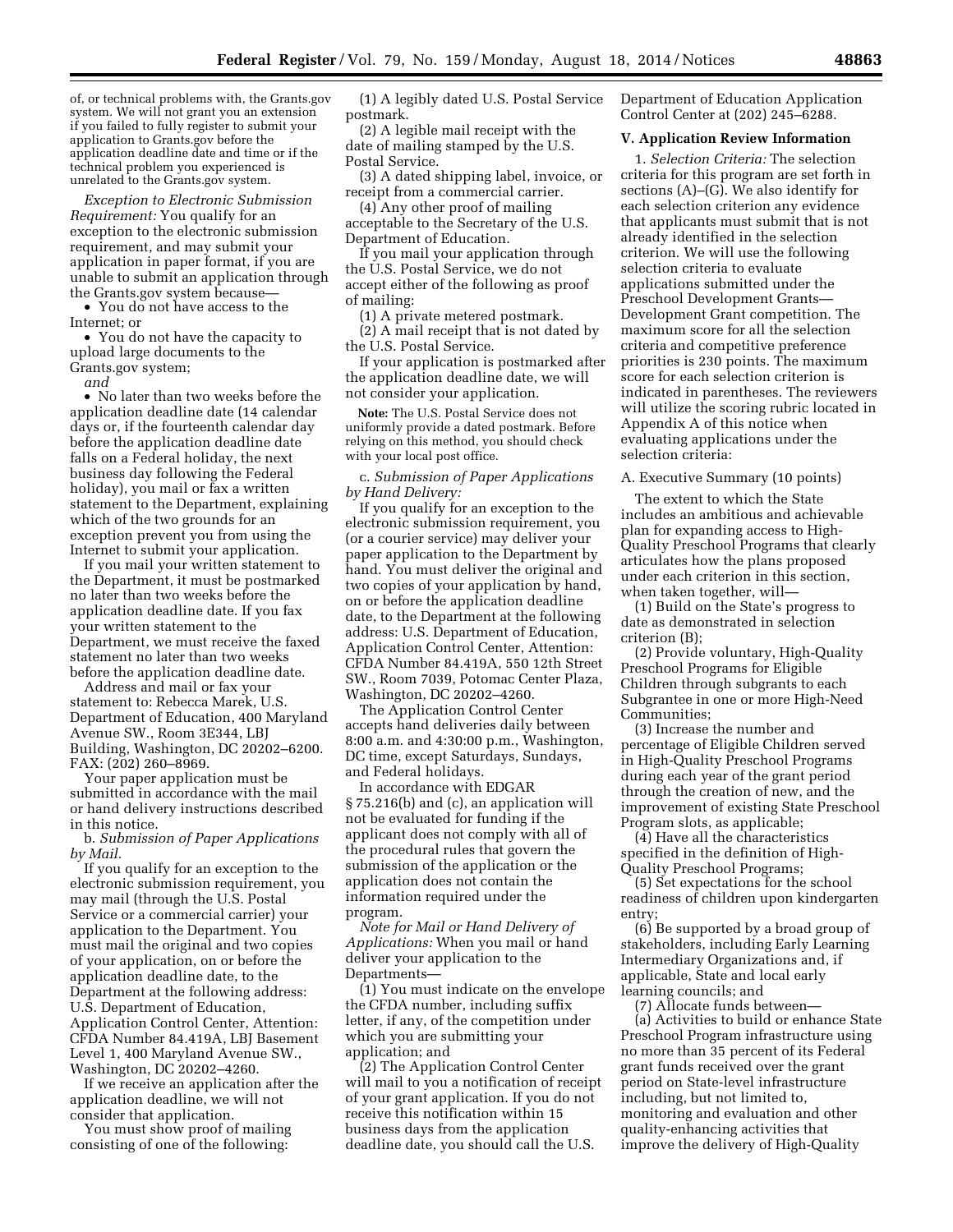Preschool Programs to Eligible Children; and

(b) Subgrants to Early Learning Providers to implement voluntary, High-Quality Preschool Programs for Eligible Children in one or more High-Need Communities, including how it will—

(i) Provide High-Quality Preschool Programs to Eligible Children no later than the end of year two of the grant period;

(ii) Subgrant at least 65 percent of its Federal grant funds to its Subgrantee or Subgrantees over the grant period; and

(iii) Support each Subgrantee in culturally and linguistically appropriate outreach and communication efforts in order to ensure that all families, including those who are isolated or otherwise hard to reach, are informed of the opportunity and encouraged to enroll their children in available programs.

*Evidence for selection criterion (A):* 

•  $(A)(3)$  and  $(A)(7)$  Information contained in Table A for the number of Eligible Children to be served each year of the grant and the number and percentage of State Preschool Program slots (See Table A in the Excel Spreadsheets).

• (A)(4) Documentation of the structural elements in the definition of High-Quality Preschool Program.

• (A)(5) Set of expectations for school readiness.

• (A)(6) Letters of support from stakeholders, including Early Learning Intermediary Organizations and, if applicable, State and local early learning councils.

• Any other supporting evidence the State believes will be helpful to peer reviewers.

B. Commitment to High-Quality Preschool Programs (20 points)

The extent to which the State demonstrates its commitment to develop or enhance the State Preschool Program infrastructure and its capacity to both deliver and increase access to High-Quality Preschool Programs for Eligible Children and their families, as evidenced by—

(1) State Early Learning and Development Standards (2 points);

(2) The State's financial investment, if any, and the estimated number and percentage of children, including, if known, the estimated number and percentage of Eligible Children, served in State Preschool Programs over the last four years (6 points);

(3) Enacted and pending legislation, policies, or practices that demonstrate the State's current and future commitment to increasing access to

High-Quality Preschool Programs for Eligible Children (4 points);

(4) The quality of existing early learning programs that receive State funding, including State Preschool Programs, as evidenced by policies and program data that demonstrate the State's commitment to the components of a High-Quality Preschool Program; compliance with Program Standards; and support for program monitoring and improvement, which may be accomplished through the use of a TQRIS (4 points);

(5) The State's coordination of preschool programs and services, in partnership with its Early Learning Advisory Council, with other State and Federal resources that may be used to serve preschool-aged children, including, if applicable, programs and services supported by title I of the ESEA, part C and section 619 of part B of IDEA, subtitle VII–B of the McKinney-Vento Act, the Head Start Act (42 U.S.C. 9831 et seq.), and the Child Care and Development Block Grant Act of 1990 (42 U.S.C. 9858 et seq.) (2 points); and

(6) The State's role in promoting coordination of preschool programs and services at the State and local levels with other sectors that support the early learning and development of children, including child health, mental health, family support, nutrition, child welfare, and adult education and training sectors (2 points).

*Evidence for selection criterion (B):* 

• (B)(1) Executive summary or brief description of the State's Early Learning and Development Standards, including how the definition is met.

• (B)(2) Completed Table B that describes the State's financial investment and number of children served in State Preschool Programs (See Table B in the Excel spreadsheets).

• (B)(3) Evidence of enacted and pending legislation, policies, or practices.

• Any other supporting evidence the State believes will be helpful to peer reviewers.

# C. Ensuring Quality in Preschool Programs (30 points)

The extent to which the State has an ambitious and achievable plan to ensure program quality, including a description of how the State will (8 points)—

(1) Use no more than 35 percent of the funds received over the grant period for State Preschool Program infrastructure and quality improvements at the State level through activities such as—

(a) Enhancing or expanding Early Learning and Development Standards;

(b) Implementing Program Standards consistent with a High-Quality Preschool Program;

(c) Supporting programs in meeting the needs of children with disabilities and English learners, including in workforce development;

(d) Conducting a needs assessment to determine the current availability of High-Quality Preschool Programs, including private and faith-based providers and Head Start programs;

(e) Establishing or upgrading preschool teacher education and licensure requirements;

(f) Improving teacher and administrator early education training programs and professional development;

(g) Implementing a Statewide Longitudinal Data System to link preschool and elementary and secondary school data;

(h) Implementing a Comprehensive Early Learning Assessment System;

(i) Building preschool programs' capacity to engage parents in decisions about their children's education and development, help families build protective factors, and help parents support their children's learning at home;

(j) Building State- and communitylevel support for High-Quality Preschool Programs through systemic linkages to other early learning programs and resources to support families, such as child health, mental health, family support, nutrition, child welfare, and adult education and training sectors; and

(k) Other activities that would support the delivery of High-Quality Preschool Programs to Eligible Children.

(2) Implement a system for monitoring and supporting continuous improvement for each Subgrantee to ensure that each Subgrantee is providing High-Quality Preschool Programs (which may be accomplished through the use of leveraging a TQRIS and other existing monitoring systems), including the extent to which the State (10 points)—

(a) Has the capacity to measure preschool quality, including parent satisfaction measures, and provide performance feedback to inform and drive State and local continuous program improvement efforts;

(b) Is using a Statewide Longitudinal Data System that is able to track student progress from preschool through third grade; and

(c) Clearly specifies the measureable outcomes, including school readiness, to be achieved by the program.

(3) Measure the outcomes of participating children across the five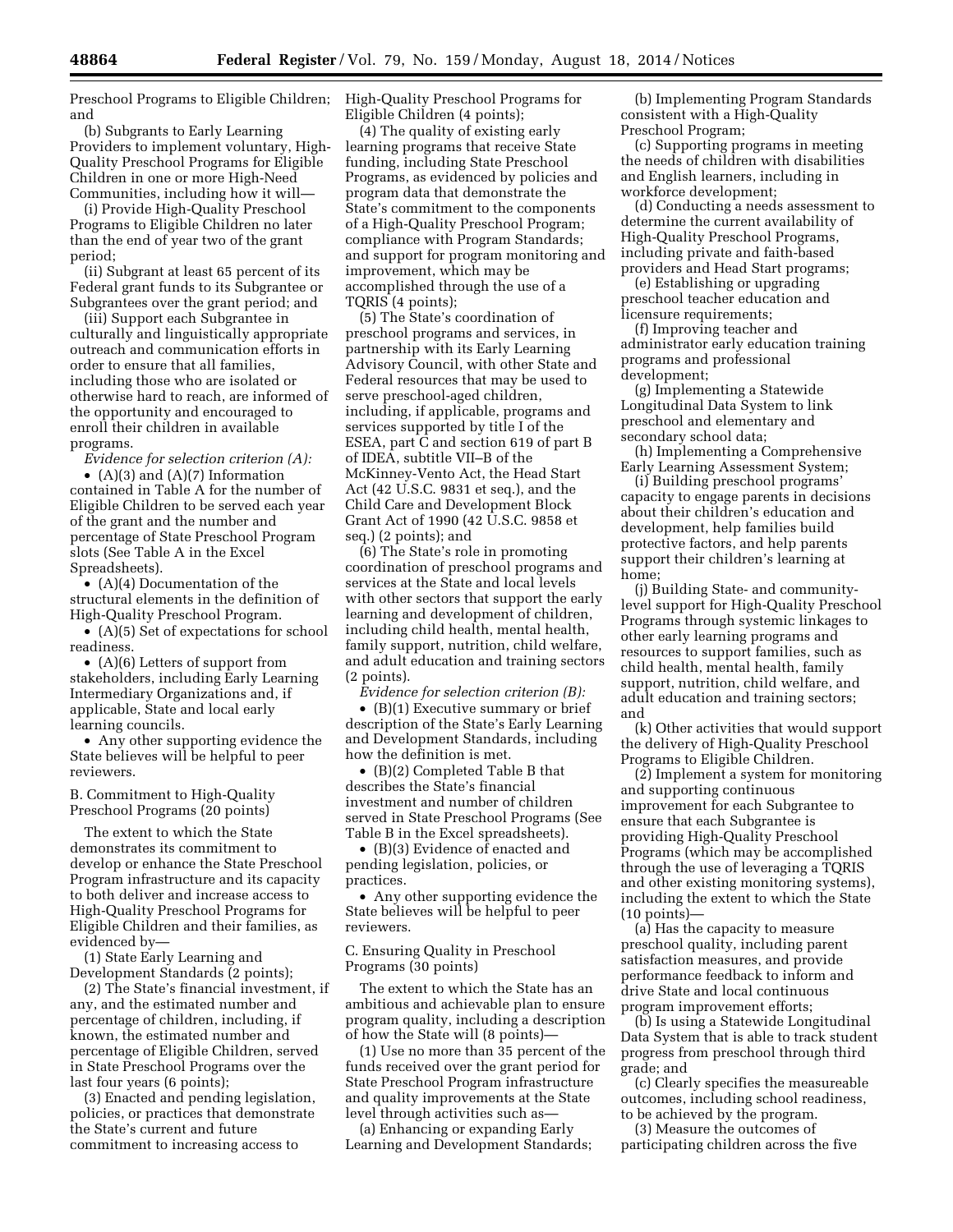Essential Domains of School Readiness during the first few months of their admission into kindergarten using an assessment or assessments, such as a Kindergarten Entry Assessment, to achieve the purposes for which the assessment was developed and that conform with the recommendations of the National Research Council report on early childhood assessments (12 points).17

*Evidence for selection criterion (C):* 

• (C)(2)(a) Evidence of a monitoring protocol used to drive continuous program improvement.

• (C)(2)(c) Evidence of State targets with measurable outcomes, including school readiness achieved by the program.

• Any other supporting evidence the State believes will be helpful to peer reviewers.

D. Expanding High-Quality Preschool Programs in Each High-Need Community (56 or 60 points)

The extent to which the State articulates an ambitious and achievable plan for expanding High-Quality Preschool Programs in one or more High-Need Communities, including a description of how—

(1) The State—

(a) Has selected each High-Need Community that will be served, including a description of each High-Need Community and its geographic diversity, such as whether the community is located in rural and tribal areas; or

(b) Will select each High-Need Community that will be served, including a description of how the State will ensure their geographic diversity, such as whether the community is located in a rural or tribal area.

**Note:** Applicants should address either  $(D)(1)(a)$  or  $(D)(1)(b)$ . Applicants may receive up to eight points for addressing  $(D)(1)(a)$  or up to four points for addressing (D)(1)(b).

(2) Each High-Need Community is currently underserved, including the number and percentage of four-year-olds in State Preschool Programs and other publically funded preschool programs (8 points).

(3) The State conducted outreach, including consultation with tribes, if applicable, to potential Subgrantees and the process used in selecting each Subgrantee (4 points).

(4) The State will subgrant at least 65 percent of its Federal grant award over the grant period to its Subgrantee or Subgrantees to implement and sustain voluntary, High-Quality Preschool Programs in one or more High-Need Communities, and—

(a) Set ambitious and achievable annual targets for the number and percentage of additional Eligible Children to be served during each year of the grant period (16 points); and

(b) Incorporate in its plan (12 points): (i) Ambitious expansion of the number of new slots in State Preschool Programs that meet the definition of High-Quality Preschool Program; and

(ii) Ambitious improvement of existing State Preschool Program slots to bring them to the level of a High-Quality Preschool Program by extending programs from half-day to Full-Day; limiting class size and decreasing child to staff ratios; employing and compensating a teacher with a bachelor's degree; providing in-service, evidence-based professional development such as coaching; or providing Comprehensive Services.

**Note:** Applicants may receive up to the full 12 points if they address only (D)(4)(b)(i) or  $(b)(ii)$  or if they address both  $(D)(4)(b)(i)$  and (b)(ii).

(5) The State, in coordination with each Subgrantee, intends to sustain High-Quality Preschool Programs after the grant period, including any non-Federal support that the State or each Subgrantee commits to contribute (12 points).

*Evidence for selection criterion (D):* 

• A letter of support or preliminary binding agreement, such as a preliminary MOU, from each identified Subgrantee, if applicant addressed (D)(1)(a), attesting to the Subgrantee's participation.

• Table (D)(4) and Table A (See Tables (D)(4) and A in the Excel spreadsheets).

• Any other supporting evidence the State believes will be helpful to peer reviewers.

E. Collaborating with Each Subgrantee and Ensuring Strong Partnerships (50 points)

The extent to which the State has an ambitious and achievable plan to ensure that each Subgrantee is effectively implementing High-Quality Preschool Programs, including a description of—

(1) The roles and responsibilities of the State and Subgrantee in implementing the project plan (2 points).

(2) How the State plans to implement High-Quality Preschool Programs, including the organizational capacity and existing infrastructure of the Subgrantee to provide High-Quality Preschool Programs, either directly or indirectly through an Early Learning Provider or Providers, and coordinate the delivery of High-Quality Preschool Programs (6 points).

(3) How the State will ensure that each Subgrantee minimizes local administrative costs (2 points).

(4) How the State and Subgrantee will monitor the Early Learning Providers to ensure they are delivering High-Quality Preschool Programs (4 points).

(5) How the State and the Subgrantee will coordinate plans related to assessments, data sharing, instructional tools, family engagement, cross-sector and comprehensive services efforts, professional development, and workforce and leadership development (4 points).

(6) How the State and Subgrantee will coordinate, but not supplant, the delivery of High-Quality Preschool Programs funded under this grant with existing services for preschool-aged children including, if applicable, State Preschool Programs and programs and services supported through title I of the ESEA, part C and section 619 of part B of IDEA, subtitle VII–B of the McKinney-Vento Act, the Head Start Act, and the Child Care and Development Block Grant Act (6 points).

(7) How the Subgrantee will integrate, to the extent practicable, High-Quality Preschool Programs for Eligible Children within economically diverse, inclusive settings, including those that serve children from families with incomes above 200 percent of the Federal Poverty Line (6 points).

(8) How the Subgrantee will deliver High-Quality Preschool Programs to Eligible Children, including Eligible Children who may be in need of additional supports, such as those who have disabilities or developmental delays; who are English learners; who reside on ''Indian lands'' as that term is defined by section 8013(7) of the ESEA; who are migrant; who are ''homeless,'' as defined in subtitle VII–B of the McKinney-Vento Act; who are in the child welfare system; who reside in rural or tribal areas; who are from military families; and other children as identified by the State (6 points).

(9) How the State will ensure the Subgrantee implements culturally and linguistically responsive outreach and communication efforts to enroll children from families with Eligible Children, including isolated or hard-toreach families; helps families build

<sup>17</sup>One example of these reports is referenced here. National Research Council (2008). Early Childhood Assessment: Why, What, and How. Committee on Developmental Outcomes and Assessments for Young Children, C.E. Snow and S.B. Van Hemel, Editors. Board on Children, Youth, and Families, Board on Testing and Assessment, Division of Behavioral and Social Sciences and Education. Washington, DC: The National Academies Press. Available at: *[www.nap.edu/](http://www.nap.edu/catalog.php?record_id=12446) [catalog.php?record](http://www.nap.edu/catalog.php?record_id=12446)*\_*id=12446.*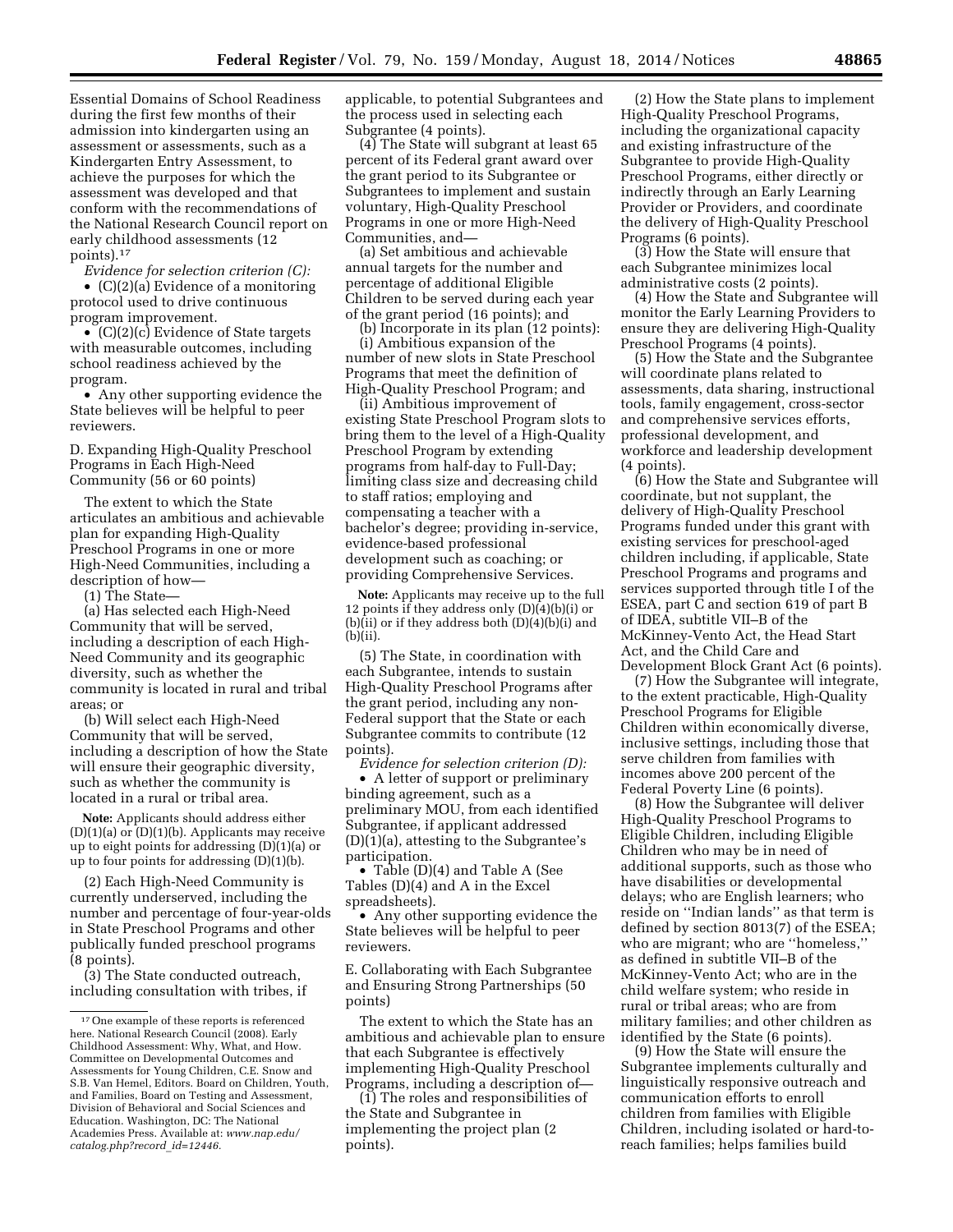protective factors; and engages parents and families (e.g., builds capacity to support children's learning and development) as decision-makers in their children's education (4 points).

(10) How the State will ensure strong partnerships between each Subgrantee and LEAs or other Early Learning Providers, as appropriate, including a description of how the State will ensure that each Subgrantee (10 points)—

(a) Partners with LEAs or other Early Learning Providers, as appropriate, to carry out activities that provide children and their families with successful transitions from preschool into kindergarten; and

(b) Coordinates and collaborates with LEAs or other Early Learning Providers, as appropriate, in—

(i) Providing opportunities for early educators to participate in professional development on early learning and kindergarten standards, assessments, curricula, and culturally and linguistically responsive strategies to help families build protective factors, build parents' capacity to support their children's learning and development, and engage parents as decision-makers in their children's education;

(ii) Providing family engagement, support, nutrition, and other Comprehensive Services and coordinating with other community partners to ensure families' access to needed supports;

(iii) Supporting full inclusion of Eligible Children with disabilities and developmental delays to ensure access to and full participation in the High-Quality Preschool Program;

(iv) Supporting the inclusion of children who may be in need of additional supports, such as children who are English learners; who reside on ''Indian lands'' as that term is defined by section 8013(7) of the ESEA; who are migrant; who are ''homeless,'' as defined in subtitle VII–B of the McKinney-Vento Act; who are in the child welfare system; who reside in rural areas; who are from military families; and other children as identified by the State;

(v) Ensuring that High-Quality Preschool Programs have ageappropriate facilities to meet the needs of Eligible Children;

(vi) Developing and implementing a systematic procedure for sharing data and other records consistent with Federal and State law; and

(vii) Utilizing community-based learning resources, such as libraries, arts and arts education programs, and family literacy programs.

*Evidence for selection criterion (E):* 

• Any supporting evidence the State believes will be helpful to peer reviewers.

F. Alignment within a Birth through Third Grade Continuum (20 points)

The extent to which the State has an ambitious and achievable plan to align High-Quality Preschool Programs supported by this grant with programs and systems that serve children from birth through third grade to, among other things, improve transitions for children across this continuum.

(1) For birth through age-five programs, these activities include—

(a) Coordinating with other early education and care programs and child care family service providers supported through Federal, State, and local resources to build a strong continuum of learning for children from birth through age five and their families that expands families' choices, facilitates or improves their access to programs and supports in their own communities, and engages all families with Eligible Children, including isolated or hard-to-reach families that might not otherwise participate; and

(b) Ensuring that the provision of High-Quality Preschool Programs will not lead to a diminution of other services or increased cost to families for programs serving children from birth through age five; and

(2) For kindergarten through third grade, these activities may include—

(a) Ensuring that Eligible Children are well-prepared for kindergarten;

(b) Sustaining the educational and developmental gains of Eligible Children by—

(i) Promoting collaboration between preschool and kindergarten teachers;

(ii) Expanding access to Full-Day kindergarten; and

(iii) Increasing the percentage of children who are able to read and do math at grade level by the end of third grade; and

(c) Sustaining a high level of parent and family engagement as children move from High-Quality Preschool Programs into the early elementary school years;

(d) Taking steps, or building upon the steps it has taken, to align, at a minimum—

(i) Child learning standards and expectations;

(ii) Teacher preparation, credentials, and workforce competencies;

(iii) Comprehensive Early Learning Assessment Systems;

(iv) Data systems; and

(v) Family engagement strategies. *Evidence for selection criterion (F):* 

• Any supporting evidence the State believes will be helpful to peer reviewers.

G. Budget and Sustainability (10 points)

The extent to which the budget narrative and budget tables demonstrate that the State will—

(1) Use the funds from this grant and any matching contributions to serve the number of children described in its ambitious and achievable plan for each year, including using the funds for the projected per child costs for new and improved State Preschool Program slots that are reasonable and sufficient, and that the projected per child costs for new and improved State Preschool Program slots are reasonable and sufficient to ensure High-Quality Preschool Programs;

(2) Coordinate the use of existing funds from Federal sources that support early learning and development, such as title I of the ESEA, part C and section 619 of part B of IDEA, subtitle VII–B of the McKinney-Vento Act, the Head Start Act, and the Child Care and Development Block Grant Act of 1990, and State, private, local, foundation, or other private funding sources for activities and services that help expand High-Quality Preschool Programs; and

(3) Sustain the High-Quality Preschool Programs supported by this grant after the grant period ends to ensure that the number and percentage of Eligible Children with access to High-Quality Preschool Programs in the State will be maintained or expanded, including to additional High-Need Communities.

*Evidence for selection criterion (G):* 

• Budget narrative and budget tables.

• Any other supporting evidence the State believes will be helpful to peer reviewers.

2. *Review and Selection Process:* The Departments will screen applications that are received by the deadline for transmittal of applications and will determine which States are eligible based on whether they have met the eligibility requirements in section III (*Eligibility Information*) of this notice; the Departments will not consider further those applicants deemed ineligible.

The Departments intend to use a peer review process with panels of three reviewers per application. Review panels will be created based on the number of applications received. All applicants will receive their reviewers' comments and scores.

We remind potential applicants that in reviewing applications in any discretionary grant competition, the Secretary of Education may consider,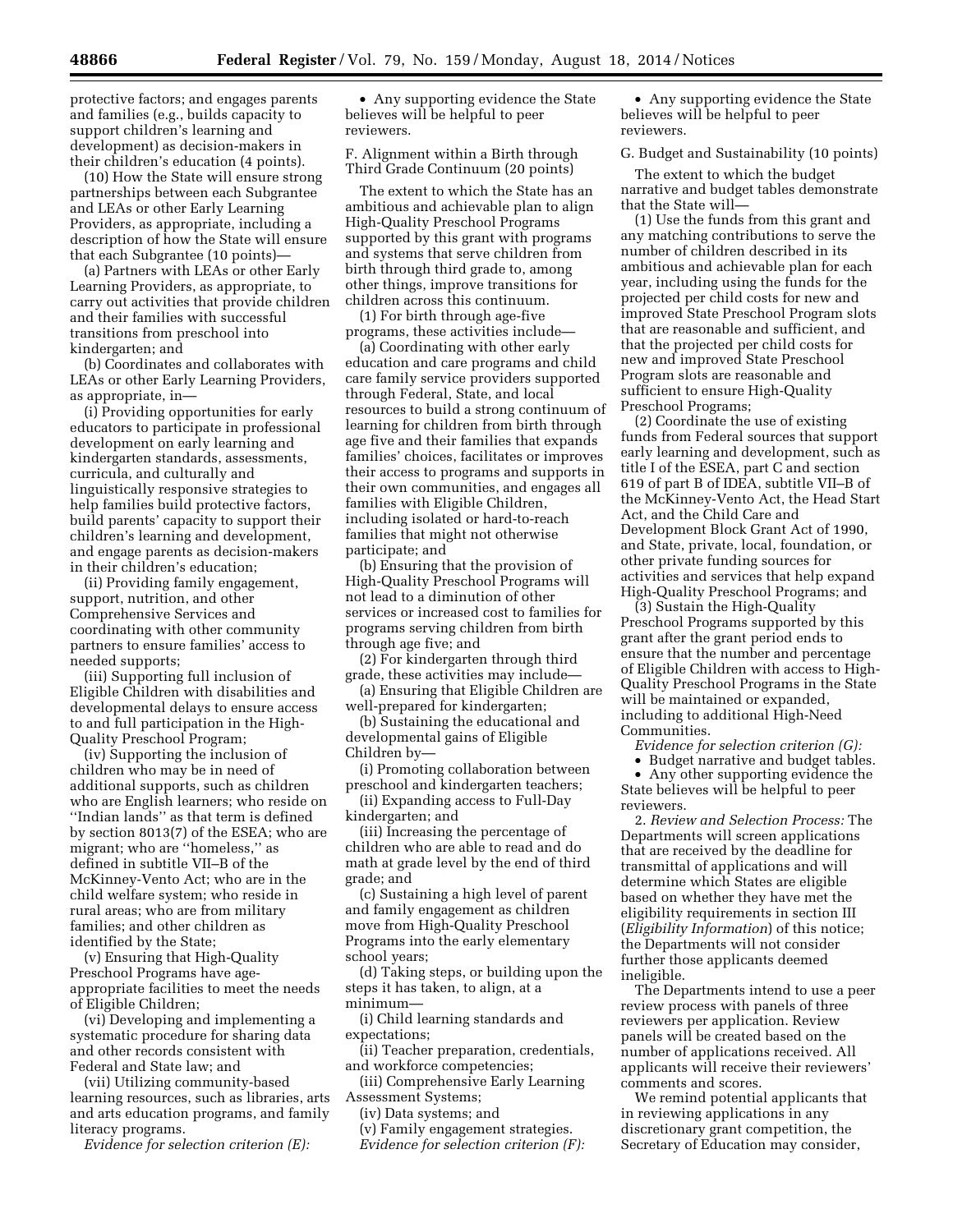under 34 CFR 75.217(d)(3), the past performance of the applicant in carrying out a previous reward, such as the applicant's use of funds, achievement of project objectives, and compliance with grant conditions. The Secretary of Education may also consider whether the applicant failed to submit a timely performance report or submitted a report of unacceptable quality.

In addition, in making a competitive grant award, the Secretary of Education also requires various assurances, including those applicable to Federal civil rights laws that prohibit discrimination in programs or activities receiving Federal financial assistance from the Department of Education (34 CFR 100.4, 104.5, 106.4, 108.8, and 110.23).

We intend to post all submitted applications (both successful and unsuccessful) on ED's Web site, together with the final scores each application received. We will post each reviewer's final scores and comments on reviewed applications, with the names of reviewers redacted.

3. *Special Conditions:* Under 34 CFR 74.14 and 80.12, the Secretary of Education may impose special conditions on a grant if the applicant or grantee is not financially stable; has a history of unsatisfactory performance; has a financial or other management system that does not meet the standards in 34 CFR parts 74 or 80, as applicable; has not fulfilled the conditions of a prior grant; or is otherwise not responsible.

# **VI. Award Administration Information**

1. *Award Notices:* If your application is successful, we notify your U.S. Representative and U.S. Senators and send you a Grant Award Notification (GAN); or we may send you an email containing a link to access an electronic version of your GAN. We may notify you informally, also.

If your application is not evaluated or not selected for funding, we notify you. 2. *Administrative and National Policy* 

*Requirements:* We identify administrative and national policy requirements in the application package and reference these and other requirements in the *Applicable Regulations* section of this notice.

We reference the regulations outlining the terms and conditions of an award in the *Applicable Regulations* section of this notice and include these and other specific conditions in the GAN. The GAN also incorporates your approved application as part of your binding commitments under the grant.

3. *Reporting:* (a) If you apply for a grant under this competition, you must

ensure that you have in place the necessary processes and systems to comply with the reporting requirements in 2 CFR part 170 should you receive funding under the competition. This does not apply if you have an exception under 2 CFR 170.110(b).

(b) At the end of your project period, you must submit a final performance report, including financial information, as directed by the Departments. If you receive a multi-year award, you must submit an annual performance report that provides the most current performance and financial expenditure information as directed by the Secretary of Education under 34 CFR 75.118. The Secretary of Education may also require more frequent performance reports under 34 CFR 75.720(c). For specific requirements on reporting, please go to *[www.ed.gov/fund/grant/apply/](http://www.ed.gov/fund/grant/apply/appforms/appforms.html) [appforms/appforms.html](http://www.ed.gov/fund/grant/apply/appforms/appforms.html)*.

4. *Performance Measures:* Under the Government Performance and Results Act of 1993 (GPRA), the Departments have developed the following performance measures for measuring the overall effectiveness of this program:

(1) The number and percentage of Eligible Children served in High-Quality Preschool Programs funded by the grant;

(2) The number and percentage of children served overall in the State Preschool Program;

(3) The number and percentage of children in the High-Need Communities served by the grant that are ready for kindergarten as determined by the State's Kindergarten Entry Assessment or, if the State does not yet have a Kindergarten Entry Assessment, other valid and reliable means of determining school readiness; and

(4) The number of States that collect and analyze data on State Preschool Program quality, including the structural elements of quality specified in the definition of High-Quality Preschool Programs.

5. *Continuation Awards:* Grants awarded under this competition may be for a project period of up to four years. Depending on the availability of funds, the Departments will make continuation awards for years two, three, and four of the project period in accordance with section 75.253 of EDGAR (34 CFR 75.253). Consistent with this provision, the Departments will determine the extent to which a grantee has made ''substantial progress toward meeting the objectives in its approved application,'' which will include a review of a grantee's progress in meeting the targets and projected outcomes in its approved application, and whether the grantee has expended funds in a manner that is consistent with its approved

application and budget. To ensure that continuation funds will be used only for high-quality and effective projects, in determining whether or not to award continuation grants, the Departments will also consider the extent to which the grantee is achieving the intended outcomes of the grant and progress in areas demonstrates the following:

(a) The development, enhancement, or expansion of High-Quality Preschool Programs in each designated High-Need Community to be served by each Subgrantee, including in the improvement of the State Preschool Program's infrastructure, and in the development of community partnerships, needed to ensure the delivery of High-Quality Preschool Programs to participating Eligible Children and their families and the culturally and linguistically appropriate outreach activities and procedures needed to encourage and maintain enrollment of children in isolated or otherwise hard-to-reach families in the designated communities;

(b) Holding each Subgrantee accountable for fully adhering to all the program quality components that are part of the definition of a High-Quality Preschool Program;

(c) Coordination of Federal and State funds and programs to support a coherent approach to effective High-Quality Preschool Programs and supporting and engaging parents;

(d) Providing high-quality technical assistance to each Subgrantee and implementing a rigorous monitoring process to ensure the delivery of High-Quality Preschool Programs;

(e) Collecting, analyzing, and using high-quality and timely data, especially on Subgrantee program quality, including data regarding program outcomes, family engagement, school readiness of Eligible Children in High-Quality Preschool Programs, and student progress through third grade;

(f) Improvement on the program performance measures, to the extent such data are available;

(g) Holding each Subgrantee accountable for engaging and supporting parents, helping them build protective factors, facilitating families' links to services in their community, enhancing their capacity to support their children's education and development, and involving parents in decisions about their children's education; and

(h) If applicable, obtaining and expending matching contributions as described in its application.

In making a continuation grant, the Secretary of Education also considers whether the grantee is operating in compliance with the assurances in its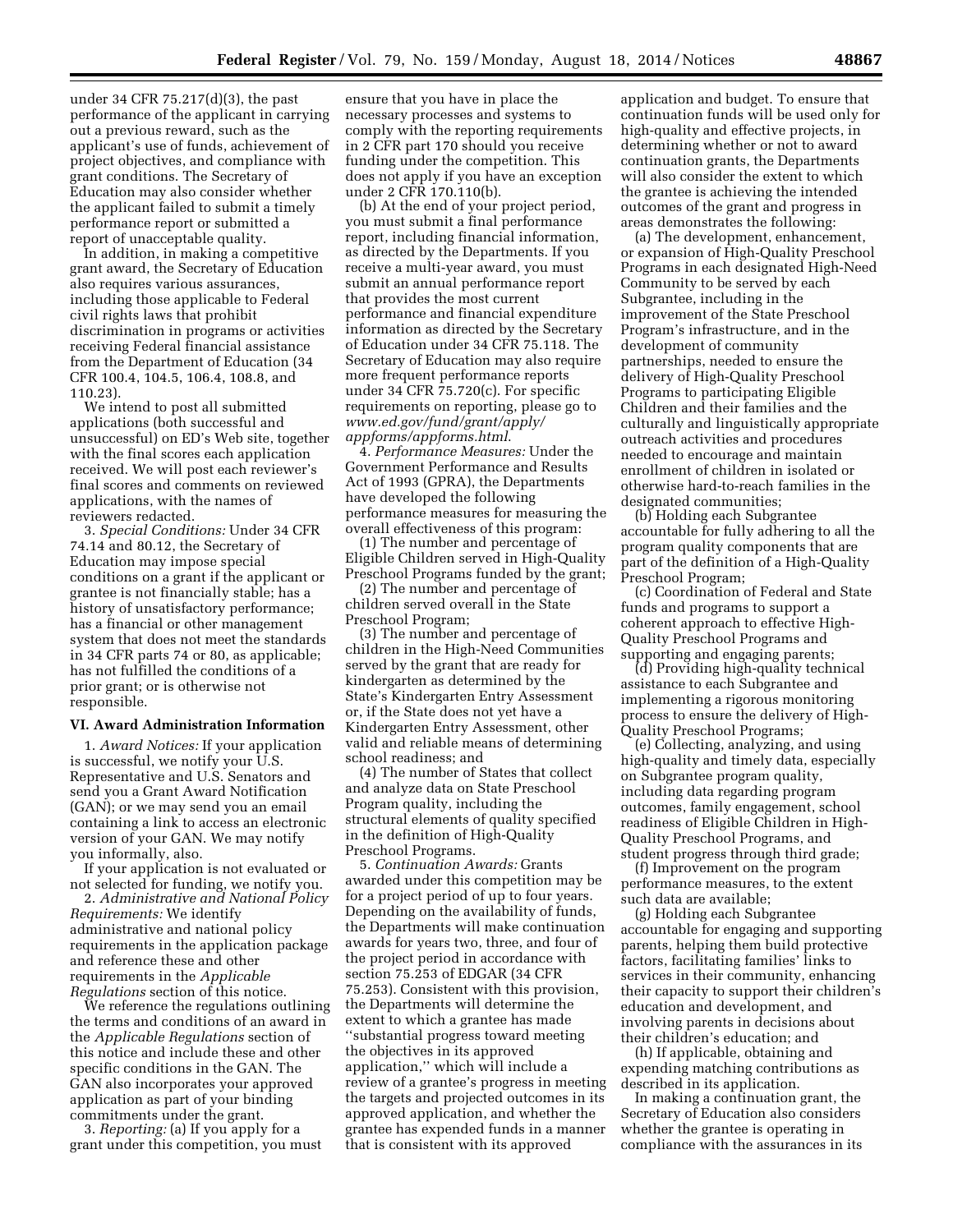approved application, including those applicable to Federal civil rights laws that prohibit discrimination in programs or activities receiving Federal financial assistance from the Department of Education (34 CFR 100.4, 104.5, 106.4, 108.8, and 110.23).

# **VII. Agency Contact**

# **FOR FURTHER INFORMATION CONTACT:**

Rebecca Marek, U.S. Department of Education, 400 Maryland Ave. SW., Room 3E344, Washington, DC 20202– 6200. Telephone: 202–260–0968 or by email: *PreschoolDevelopmentGrants. Competition@ed.gov*.

If you use a TDD or a TTY, call the FRS, toll free, at 1–800–877–8339.

# **VIII. Other Information**

*Accessible Format:* Individuals with disabilities can obtain a copy of the application package in an accessible format (e.g., braille, large print, audiotape, or compact disc) on request to the program contact person listed under **FOR FURTHER INFORMATION CONTACT**.

*Electronic Access to This Document:*  The official version of this document is the document published in the **Federal Register**. Free Internet access to the official edition of the **Federal Register** 

and the Code of Federal Regulations is available via the Federal Digital System at: *[www.gpo.gov/fdsys](http://www.gpo.gov/fdsys)*. At this site you can view this document, as well as all other documents of this Department published in the **Federal Register,** in text or PDF. To use PDF you must have Adobe Acrobat Reader, which is available free at the site.

You may also access documents of the Department published in the **Federal Register** by using the article search feature at: *[www.federalregister.gov](http://www.federalregister.gov)*. Specifically, through the advanced search feature at this site, you can limit your search to documents published by the Department.

Dated: August 12, 2014.

## **Deborah S. Delisle,**

*Assistant Secretary for Elementary and Secondary Education, U.S. Department of Education.* 

### **Mark Greenberg,**

*Assistant Secretary for Children and Families, U.S. Department of Health and Human Services.* 

# **Appendix A—Scoring Rubric**

### **I. Introduction**

To help ensure inter-reviewer reliability and transparency for the Preschool Development Grants—Development Grant applicants, the Departments have created and

are publishing a rubric for scoring State applications. The pages that follow detail the rubric and allocation of point values that reviewers will be using. The rubric will be used by reviewers to ensure consistency across and within review panels.

The rubric allocates points to each selection criterion. In all, the Preschool Development Grants—Development Grant scoring rubric includes seven selection criteria and three competitive preference priorities. These collectively add up to 230 points.

Reviewers will be required to make thoughtful judgments about the quality of a State's application and will be assessing, based on the selection criteria, the comprehensiveness, feasibility, and likely impact of the State's application. Reviewers will also be asked to evaluate, for example, the extent to which the State has set ambitious and achievable annual targets in its application. Reviewers will also need to make informed judgments about the State's goals, the activities the State has chosen to undertake, and the timelines and credibility of the State's plan.

This appendix includes information about the point values for each selection criterion and priority, guidance on scoring, and the rubric that we will provide to reviewers.

### **II. Points Overview**

The chart below shows the maximum number of points and the percent of total points available that are assigned to each selection criterion.

| Preschool Development Grants--Development Grants: Points Overview | Points<br>Available | Percent |
|-------------------------------------------------------------------|---------------------|---------|
|-------------------------------------------------------------------|---------------------|---------|

A. Executive Summary:

(A)(1) The State's progress to date.

(A)(2) Provide High-Quality Preschool Programs in one or more High-Need Communities.

(A)(3) Increase the number and percentage of Eligible Children served in High-Quality Preschool Programs.

- (A)(4) Characteristics of High-Quality Preschool Programs.
- (A)(5) Set expectations for school readiness.

(A)(6) Supported by a broad group of stakeholders.

(A)(7) Allocate funds between—

- (a) Activities to build or enhance infrastructure using no more than 35% of funds; and
- (b) Subgrants using at least 65% of funds.

# Subtotal .............................................................................................................................................. 10 5% B. Commitment to High-Quality Preschool Programs: (B)(1) Early Learning and Development Standards ......................................................................................... 2 1% (B)(2) State's financial investment ................................................................................................................... 6 3% (B)(3) Enacted and pending legislation, policies, and/or practices .................................................................. 4 2% (B)(4) Quality of existing early learning programs ........................................................................................... 4 2% (B)(5) Coordination of preschool programs and services  $\frac{1}{2}$  (B)(6) Coordination of preschool programs and services  $\frac{1}{2}$  (B)(6) Role in promoting coordination of preschool programs with other sectors  $\frac{1}{2}$  (B (B)(6) Role in promoting coordination of preschool programs with other sectors ........................................... 2 1% Subtotal ..................................................................................................................................................... 20 10% C. Ensuring Quality in Preschool Programs: (C)(1) Use no more than 35% of funds for infrastructure and quality improvements ..................................... 8 4% (C)(2) Implement a system for monitoring ....................................................................................................... 10 5% (C)(3) Measure the outcomes of participating children .................................................................................... 12 6% Subtotal ..................................................................................................................................................... 30 15% D. Expanding High-Quality Preschool Programs in Each High-Need Community:

 $(D)(1)$  How the State-

(a) Has selected each High-Need Community.

(b) Will select each High-Need Community.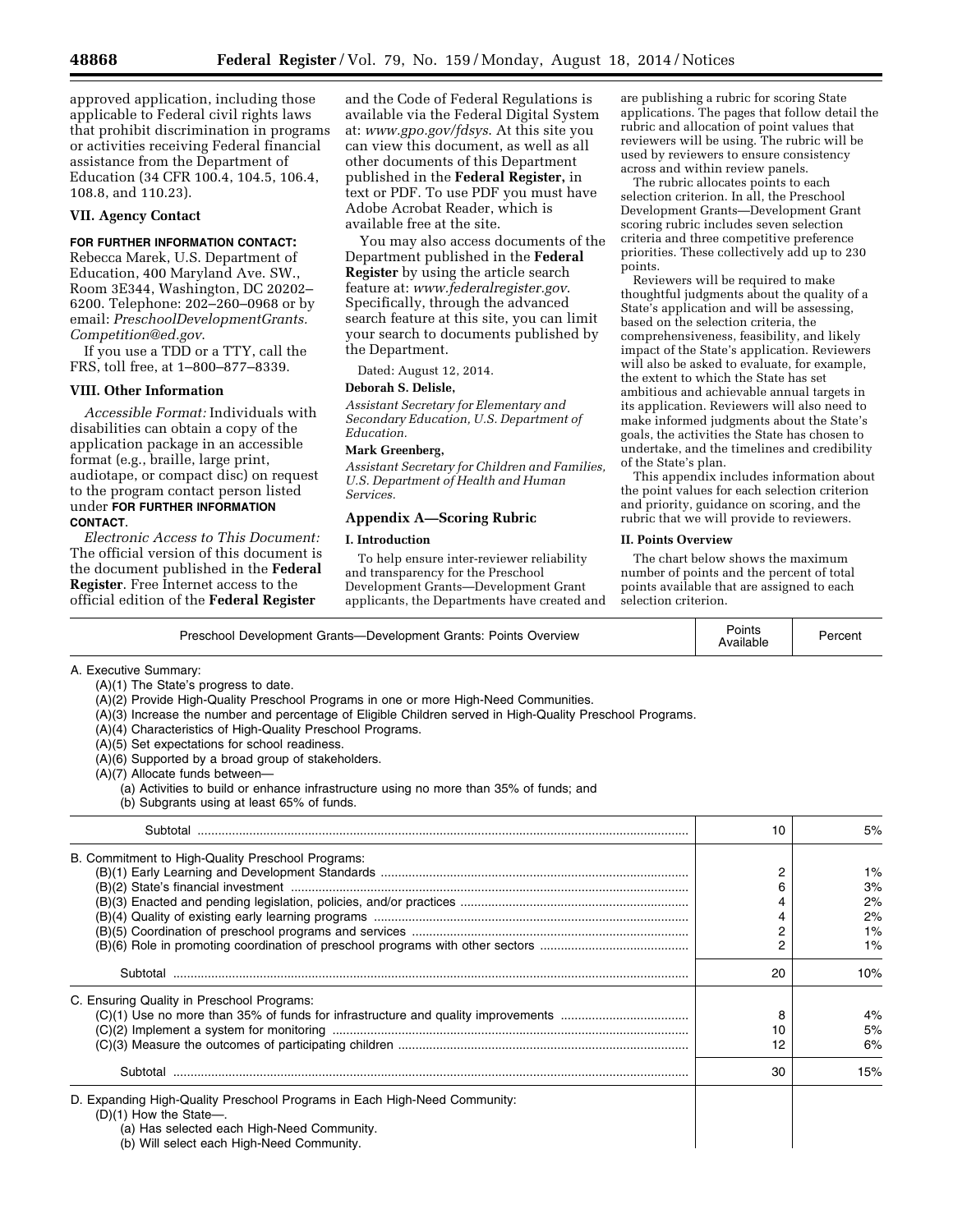| Preschool Development Grants-Development Grants: Points Overview                                                                                                                                                                                                                                                                                                                                                                               | Points<br>Available   | Percent                    |
|------------------------------------------------------------------------------------------------------------------------------------------------------------------------------------------------------------------------------------------------------------------------------------------------------------------------------------------------------------------------------------------------------------------------------------------------|-----------------------|----------------------------|
| Note: Applicants should address either $(D)(1)(a)$ or $(D)(1)(b)$ . Applicants will receive up to 8 points for ad-<br>(D)(4) How the State will subgrant at least 65% of its Federal grant award to its Subgrantee or Sub-<br>grantees to implement and sustain voluntary, High-Quality Preschool Programs in one or more High-                                                                                                                | 4 or 8<br>8<br>4      | 4%<br>4%<br>2%             |
| Need Communities, and-<br>(b) Incorporate in its plan-<br>(i) Expansion of the number of new high-quality State Preschool Program slots; and.<br>(ii) Improvement of existing State Preschool Program slots.                                                                                                                                                                                                                                   | 16                    | 8%                         |
| Note: Applicants may receive up to the full 12 points if they address only (D)(4)(b)(i) or (b)(ii) or if they ad-<br>(5) How the State, in coordination with the Subgrantees, plans to sustain High-Quality Preschool Pro-                                                                                                                                                                                                                     | 12<br>12              | 6%<br>6%                   |
|                                                                                                                                                                                                                                                                                                                                                                                                                                                |                       |                            |
|                                                                                                                                                                                                                                                                                                                                                                                                                                                | 56 or 60              | 30%                        |
| E. Collaborating with Each Subgrantee and Ensuring Strong Partnerships:<br>(E)(1) Roles and responsibilities of the State and Subgrantee in implementing the project plan                                                                                                                                                                                                                                                                      | 2<br>6<br>2<br>4<br>4 | 1%<br>3%<br>1%<br>2%<br>2% |
| (E)(6) How the State and the Subgrantee will coordinate, but not supplant, the delivery of High-Quality<br>Preschool Programs funded under this grant with existing services for preschool-aged children<br>(E)(7) How the Subgrantees will integrate High-Quality Preschool Programs for Eligible Children within                                                                                                                             | 6                     | 3%                         |
| (E)(8) How the Subgrantees will deliver High-Quality Preschool Programs to Eligible Children who may be                                                                                                                                                                                                                                                                                                                                        | 6                     | 3%                         |
| (E)(9) How the State will ensure outreach to enroll isolated or hard-to-reach families; help families build                                                                                                                                                                                                                                                                                                                                    | 6                     | 3%                         |
| (E)(10) How the State will ensure strong partnerships between each Subgrantee and LEAs or other Early                                                                                                                                                                                                                                                                                                                                          | 4<br>10               | 2%<br>5%                   |
|                                                                                                                                                                                                                                                                                                                                                                                                                                                | 50                    | 25%                        |
| F. Alignment within a Birth Through Third Grade Continuum:<br>(F)(1) Birth through age-five programs.<br>(F)(2) Kindergarten through third grade.                                                                                                                                                                                                                                                                                              |                       |                            |
|                                                                                                                                                                                                                                                                                                                                                                                                                                                | 20                    | 10%                        |
| G. Budget and Sustainability:.<br>(G)(1) Use the funds from this grant and any matching contributions to serve the number of Eligible Chil-<br>dren described in its ambitious and achievable plan each year.<br>(G)(2) Coordinate the uses of existing funds from Federal sources that support early learning and devel-<br>opment.<br>(G)(3) Sustain the High-Quality Preschool Programs provided by this grant after the grant period ends. |                       |                            |
|                                                                                                                                                                                                                                                                                                                                                                                                                                                | 10                    | 5%                         |
|                                                                                                                                                                                                                                                                                                                                                                                                                                                | 200                   | 100%                       |
|                                                                                                                                                                                                                                                                                                                                                                                                                                                | 10<br>10<br>0 or 10   |                            |
|                                                                                                                                                                                                                                                                                                                                                                                                                                                | 30                    |                            |
|                                                                                                                                                                                                                                                                                                                                                                                                                                                | 230                   |                            |

# **III. About Scoring**

# *General Notes About Scoring*

*Ambitious and Achievable.* In determining whether a State has ambitious and achievable goals or targets for a given selection criterion, reviewers will examine the State's goals or targets in the context of the State's plan and the evidence submitted (if any) in support of the plan. Reviewers will not be looking for

any specific targets nor will they necessarily reward higher targets above lower ones with higher scores. Rather, reviewers will reward States for developing goals and targets that, in light of each State's plan and the current context and status of the work in that State, are shown to be ambitious and achievable.

Additionally, there is a term that we use repeatedly in the notice: Ambitious and

achievable plan. This is an anchor term for applicants to understand and reviewers to use in guiding their scoring. In determining the quality of a State's plan for a given selection criterion or competitive preference priority, reviewers will assess the extent to which the plan is ambitious and achievable, including whether it is feasible and has a high probability of successful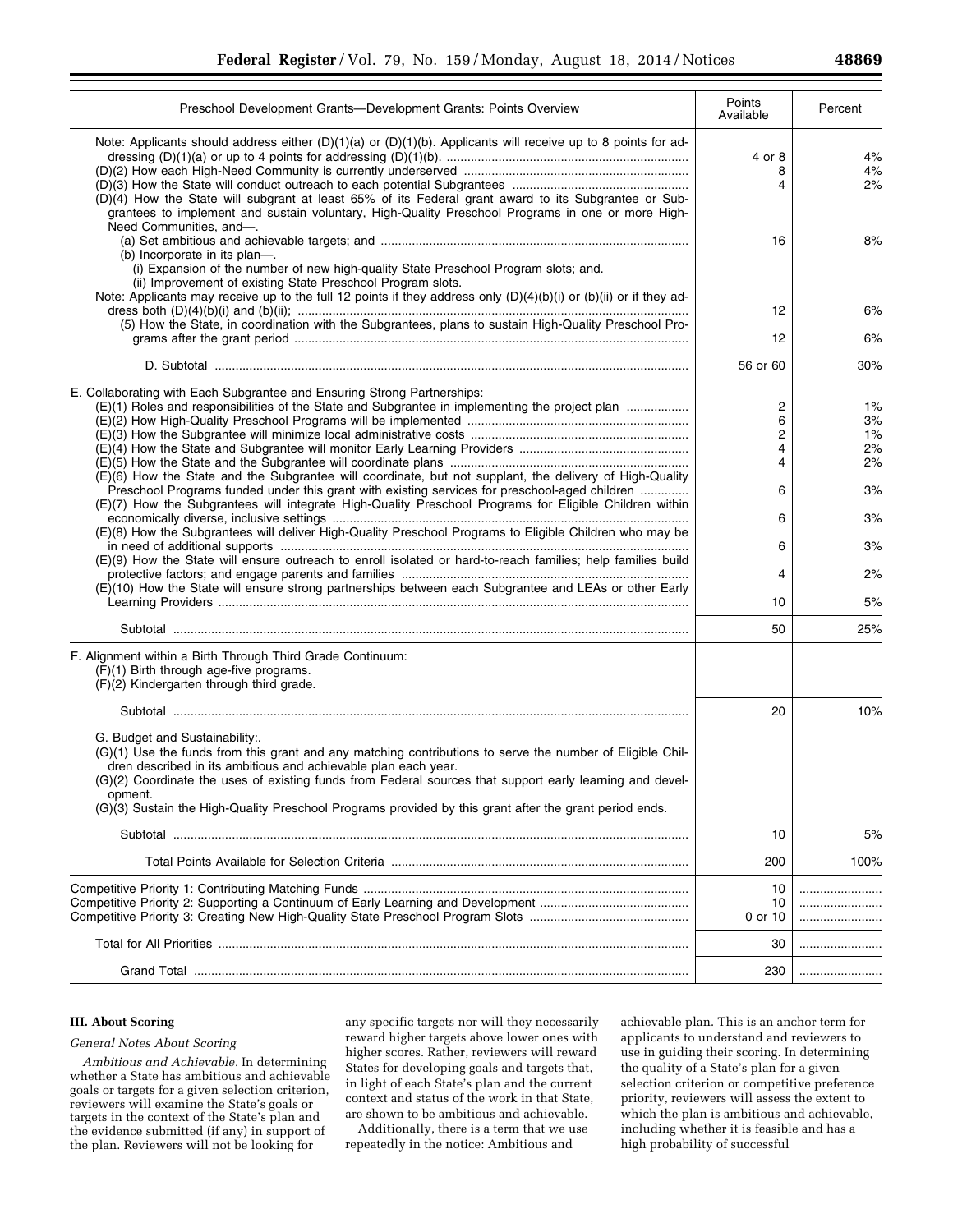implementation and contains the following components—

(1) The key goals of the plan;

(2) The key activities to be undertaken; the rationale for the activities; and, if applicable, where in the State the activities will be initially implemented, and where and how they will be scaled up over time;

(3) A realistic timeline, including key milestones, for implementing each key activity;

(4) The party or parties responsible for implementing each activity and other key personnel assigned to each activity;

(5) Appropriate financial resources to support successful implementation and sustainment of the plan;

(6) The information requested as supporting evidence, if any, together with any additional information the State believes will be helpful to peer reviewers in judging the credibility of the plan;

(7) The information requested in the performance measures, where applicable; and

(8) How the State will address the needs of Eligible Children, including those who may be in need of additional supports, such as children who have disabilities or developmental delays; who are English learners; who reside on ''Indian lands'' as that term is defined by section 8013(7) of the ESEA; who are migrant; who are "homeless, as defined in subtitle VII–B of the McKinney-Vento Act; who are involved in the child welfare system; who reside in rural areas; who are from military families; and any other children identified by the State.

### *Rubric*

The following scoring rubric will be used to guide the reviewers in scoring selection criteria and priorities. (See ''General Notes about Scoring'' for more information about how reviewers will assess ambitious and achievable plans.)

|                              | Percentage<br>of available<br>points<br>awarded |
|------------------------------|-------------------------------------------------|
| High-quality response        | 80-100                                          |
| Medium/high-quality response | $50 - 80$                                       |
| Medium/low-quality response  | $20 - 50$                                       |
| Low-quality response         | $0 - 20$                                        |

# *About Priorities*

There are two types of priorities in the Preschool Development Grants— Development Grant competition: absolute and competitive.

• Applicants should address the absolute priority across the entire application and should not address it separately. It will be assessed by reviewers after they have fully reviewed and evaluated the entire application, to ensure that the application has met the priority. If an application has not met the priority, it will be eliminated from the competition. A State meets the absolute priority if a majority of reviewers determines that the State has met the absolute priority.

• Applicants may choose whether to address the competitive preference priorities. Additional points will be awarded to an

application to the extent that reviewers determine it has met a competitive preference priority. Applicants earn points under the competitive preference priorities in a manner similar to how they earn points under the selection criteria.

O Competitive Preference Priority 1 (Contributing Matching Funds) is worth up to 10 points.

| State match of projected four-<br>year total award amount | Possible<br>points |
|-----------------------------------------------------------|--------------------|
|                                                           | 10                 |
|                                                           |                    |
|                                                           | ิค                 |
|                                                           |                    |
|                                                           |                    |
| Less than 10%                                             |                    |

Æ Competitive Preference Priority 2 (Supporting a Continuum of Early Learning and Development) is worth up to 10 points.

 $\circ$  Competitive Preference Priority 3 (Creating New High-Quality State Preschool Program Slots) is worth 0 or 10 points. If the applicant proposes to use at least 50 percent of its Federal grant award to create new State Preschool Program slots, 10 points will be awarded.

# *In the Event of a Tie*

If two or more applications have the same score and there is not sufficient funding to support all of the tied applicants, the applicants' overall scores on Selection Criterion (D) will be used to break the tie.

### **Appendix B—Subgrantee**

# **Model Memorandum of Understanding**

States do not need to submit Memoranda of Understanding (MOU) from each Subgrantee at the time of application, but, if awarded funds, States that receive Preschool Development Grants—Development Grants will have 180 days to submit signed MOUs or other binding agreements from each Subgrantee (see Program Requirement (i)). Applicants may choose to submit *preliminary*  agreements at the time of application, but they are not required to do so. The following is an example of a *final* agreement.

### *Background for Memorandum of Understanding*

Within 180 days of receipt of a Preschool Development Grants—Development Grant award, the State must submit to the Departments a final signed MOU or other binding agreement with each Subgrantee. The purpose of the MOU or other binding agreement is to define a relationship between the State's Lead Agency and the Subgrantee that is specific to the Preschool Development Grants—Development Grant Competition; the MOU or other binding agreement is not meant to detail all typical aspects of grant coordination or administration.

To support States in working efficiently with their Subgrantees to affirm each Subgrantee's participation in the State Plan, the Departments have produced a model MOU, which is attached. This model MOU may serve as a template for States; however, States are not required to use it. States may use a document other than the model MOU,

as long as it includes the key features noted below and in the model MOU. States should consult with their State attorneys on what is most appropriate. States may allow multiple Subgrantees to sign a single MOU or other binding agreement, with customized exhibits for each Subgrantee, if the State so chooses.

At a minimum, a Preschool Development Grants—Development Grant MOU or other binding agreement should include the following key features, each of which is described in detail below and exemplified in the attached model MOU: (i) Terms and conditions; (ii) a scope of work; and (iii) authorized signatures.

(i) Terms and conditions: Each Subgrantee must sign a standard set of terms and conditions that includes, at a minimum: Key roles and responsibilities of the Lead Agency and the Subgrantee; method and process for making different types of decisions; mechanism for exchanging of data; the Subgrantee's role in implementing the State's ambitious and achievable plan; State recourse for non-performance by the Subgrantee; and assurances that make clear what the Subgrantee is agreeing to do.

(ii) Scope of work: Preschool Development Grants—Development Grants MOUs or other binding agreements must include a scope of work (included in the model MOU as Exhibit I) that is completed by each Subgrantee. The scope of work must be signed and dated by an authorized Subgrantee official and an authorized Lead Agency official. The scope of work for the State and the Subgrantee, which must contain detailed work plans and budgets consistent with the State's grant application, must include the State's and each Subgrantee's specific goals, activities, timelines, budgets, key personnel, and annual targets for key performance measures for the portions of the State's proposed plans that the Subgrantee is agreeing to implement.

(iii) Authorized Signatures: The signatures on the MOU or other binding agreement demonstrate an acknowledgement of the relationship between the Subgrantee and the Lead Agency. With respect to the relationship between the Subgrantee and the Lead Agency, the Lead Agency's countersignature on the MOU or other binding agreement indicates that the Subgrantee's commitment is consistent with the requirement that a Subgrantee implement all applicable portions of the State Plan.

### **Model Subgrantee**

### **Memorandum of Understanding**

(To be submitted 180 days after State receives award) This Memorandum of Understanding ("MOU") is entered into by<br>and between ("Lead Agency") and and between \_\_\_\_\_ ("Lead Agency") and<br>("Subgrantee"), The nurnose of thi

 $\frac{1}{\text{logramet}}$  ("Subgrantee"). The purpose of this agreement is to establish a framework of collaboration, as well as articulate specific roles and responsibilities in support of the State in its implementation of an approved Preschool Development Grants— Development Grant.

### **I. Assurances**

The Subgrantee hereby certifies and represents that it:

(1) Agrees to implement those portions of the State Plan indicated in Exhibit I.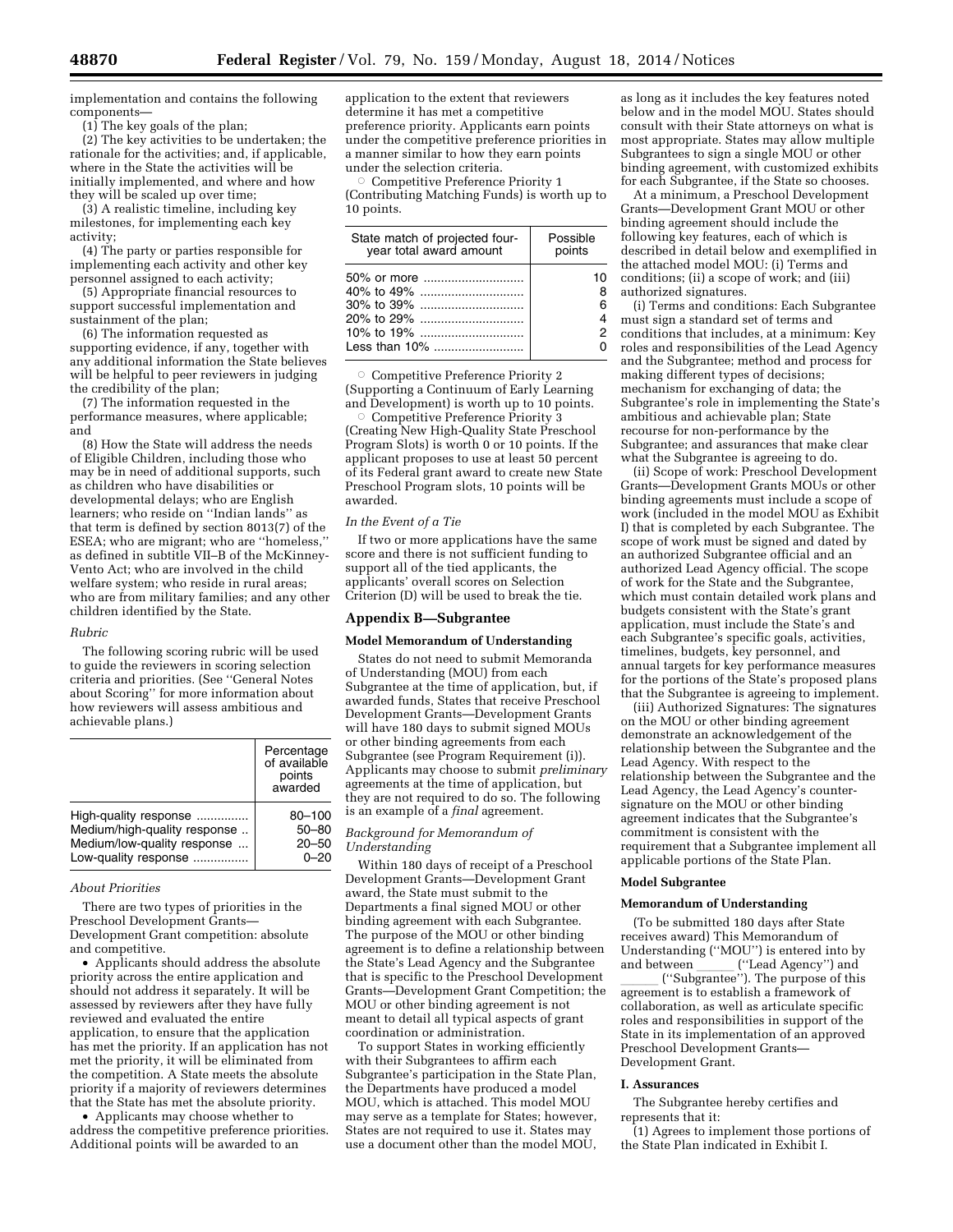(2) Has all requisite power and authority to execute and fulfill the terms of this MOU;

(3) Is familiar with the State's Preschool Development Grants—Development Grant Application and is supportive of and committed to working on all applicable portions of the State Plan;

(4) Will implement the Scope of Work in Exhibit I consistent with the Budget included in section VIII of the State Plan (including existing funds, if any, that the Subgrantee is using for activities and services that help achieve the outcomes of the State Plan); and

(5) Will comply with all of the terms of the Preschool Development Grants— Development Grant, this agreement, and all applicable Federal and State laws and regulations, including laws and regulations applicable to the Preschool Development Grants—Development Grant, and the applicable provisions of EDGAR (34 CFR Parts 75, 77, 79, 80, 82, 84, 86, 97, 98 and 99), and the debarment and suspension regulations in 2 CFR Part 3485.

### **II. Project Administration**

# *A. Subgrantee Responsibilities*

In assisting the Lead Agency in implementing the tasks and activities described in the State's Preschool Development Grants—Development Grant application, the Subgrantee will:

(1) Implement the Subgrantee Scope of Work as identified in Exhibit I of this agreement;

(2) Make arrangements for High-Quality Preschool Programs to be provided by Early Leaning Providers and will appropriately monitor such entities;

(3) Abide by the State's Budget included in section VIII of the State Plan (including the existing funds from Federal, State, private, and local sources, if any, that the Subgrantee is using to achieve the outcomes in the Preschool Development Grants— Development Grant Plan) and with the Subgrantee's Budget included in Exhibit II of this agreement;

(4) Actively participate in all relevant meetings or other events that are organized or sponsored by the State, by the U.S. Department of Education (''ED''), or by the U.S. Department of Health and Human Services ("HHS");

(5) Post to any Web site specified by the State, ED, or HHS, in a timely manner, all non-proprietary products and lessons learned developed using Federal funds awarded under the Preschool Development Grants— Development Grant;

(6) Participate, as requested, in any evaluations of this grant conducted by the State, ED, or HHS;

(7) Be responsive to State, ED, or HHS requests for project information including on the status of the project, project implementation, outcomes, and any problems anticipated or encountered, consistent with applicable local, State, and Federal privacy laws;

(8) Provide researchers with access, consistent with requirements of all applicable Federal, State, and local privacy laws, to available data regarding the enrollment and school readiness of Eligible Children in State Preschool Programs;

(9) Implement culturally and linguistically responsive outreach and communication efforts to enroll isolated or hard-to-reach families; help families build protective factors; and engage parents and families as decision-makers in their children's education;

(10) Minimize local administrative costs; and

(11) Partner with LEAs or other Early Learning Providers, as appropriate, to carry out activities that will provide children and their families with successful transitions from preschool into kindergarten.

### *B. Lead Agency Responsibilities*

In assisting the Subgrantee in implementing its tasks and activities described in the Preschool Development Grants—Development Grant application, the Lead Agency will:

(1) Work collaboratively with the Subgrantee and support the Subgrantee in carrying out the Subgrantee's Scope of Work, as identified in Exhibit I of this agreement;

(2) Award in a timely manner the portion of Preschool Development Grants— Development Grant funds designated for the Subgrantee in the Plan during the course of the project period and in accordance with the Subgrantee Scope of Work, as identified in Exhibit I, and in accordance with the Subgrantee's Budget, as identified in Exhibit II;

(3) Provide feedback on the Subgrantee's status updates, any interim reports, and project plans and products;

(4) Keep the Subgrantee informed of the status of the State's Preschool Development Grants—Development Grant project and seek input from the Subgrantee, where relevant to the portion of the State plan that the Subgrantee is implementing;

(5) Facilitate coordination across

Subgrantees necessary to implement the State Plan;

(6) Identify sources of technical assistance for the project; and

(7) Monitor Subgrantee's Implementation of High-Quality Preschool Programs.

### *C. Joint Responsibilities*

(1) The Lead Agency and the Subgrantee will implement the State Plan consistent with the description of the roles and responsibilities outlined in the State's application and in the Scope of Work in Exhibit I;

(2) The Lead Agency and the Subgrantee will each appoint a key contact person for the Preschool Development Grants— Development Grant;

(3) These key contacts from the Lead Agency and the Subgrantee will maintain frequent communication to facilitate cooperation under this MOU, consistent with the State Plan and governance structure.

(4) Lead Agency and Subgrantee personnel will work together to determine appropriate timelines for project updates and status reports throughout the grant period;

(5) Lead Agency and Subgrantee personnel will negotiate in good faith toward achieving the overall goals of the State's Preschool Development Grants–-Development Grant, including when the State Plan requires

modifications that affect the Subgrantee, or when the Subgrantee's Scope of Work requires modifications;

(6) The Lead Agency and the Subgrantee will devise plans to sustain High-Quality Preschool Programs after the grant period, including any non-Federal support that the State or Subgrantees plan to contribute;

(7) The Lead Agency and the Subgrantee will coordinate plans related to assessments, data sharing, instructional tools, family engagement, cross-sector and comprehensive services efforts, professional development, and workforce and leadership development; and

(8) The Lead Agency and the Subgrantee will coordinate, but not supplant, the delivery of High-Quality Preschool Programs funded under this grant with existing services for preschool-aged children including, if applicable, programs and services supported through title I of the ESEA, part C and section 619 of part B of IDEA, subtitle VII–B of the McKinney-Vento Act, the Head Start Act, and the Child Care and Development Block Grant Act.

# *D. State Recourse in the Event of Subgrantee's Failure to Perform*

If the Lead Agency determines that the Subgrantee is not meeting its goals, timelines, budget, or annual targets, or is in some other way not fulfilling applicable requirements, the Lead Agency will take appropriate enforcement action, which could include initiating a collaborative process by which they attempt to resolve the disagreements between the Lead Agency and the Subgrantee, or initiating such enforcement measures as are available to the Lead Agency, under applicable State or Federal law.

# **III. Modifications**

This Memorandum of Understanding may be amended only by written agreement signed by each of the parties involved, in consultation with ED and HHS.

### **IV. Duration**

This Memorandum of Understanding shall be effective, beginning with the date of the last signature hereon and ending upon the expiration of the Preschool Development Grants–-Development Grant project period.

### **V. Signatures**

Authorized Representative of Lead Agency:

| Signature  | Date  |  |
|------------|-------|--|
| Print Name | Title |  |
|            |       |  |

Authorized Representative of Subgrantee:

| Signature  | Date  |  |
|------------|-------|--|
| Print Name | Title |  |

### **Exhibit I—State Lead Agency and Subgrantee Scope of Work**

The State Lead Agency and Subgrantee hereby agree to participate in the State Plan, as described in the State's application, and more specifically commit to undertake the